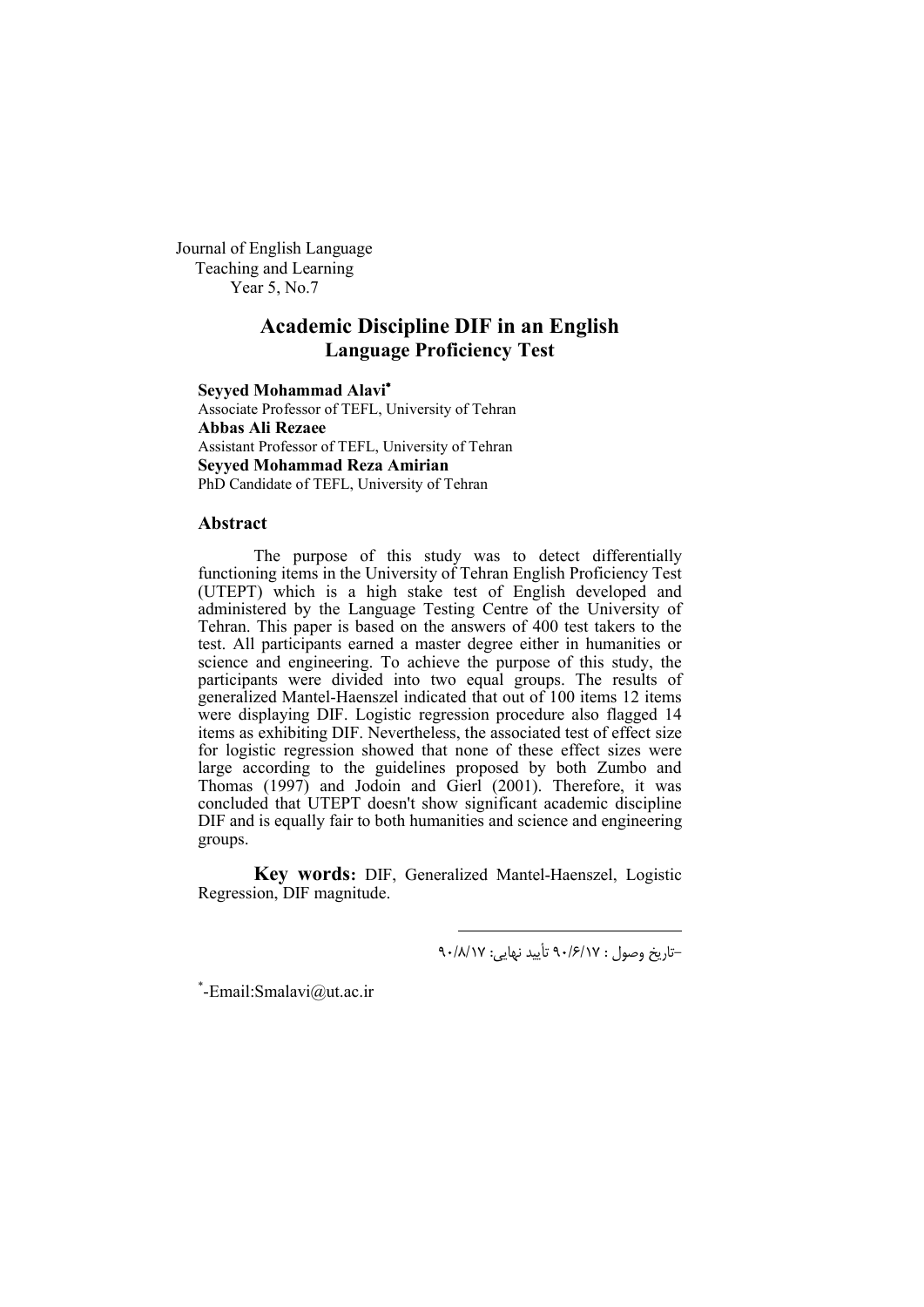## **Introduction**

 Detecting Differential Item Functioning (DIF) is essential in all tests in general and in language tests in particular in which test-takers have diverse backgrounds, because DIF items pose a considerable threat to the validity of the test (Kim, 2001). DIF occurs when examinees from different groups show differing probabilities of success on (or endorsing) the item after matching on the underlying ability that the item is intended to measure (Zumbo, 1999). In other words, DIF is said to be present when the probabilities of success on a given item are variant between the two groups at the same ability level. A DIF item may be considered biased when a score difference between two or more groups is due to a factor that is not the construct being tested.

 It is to be emphasized that finding DIF in an item does not necessarily imply that the item is biased, that is, unfair to one of the groups (Angoff, 1993). DIF is a necessary but not sufficient condition for bias. It is suggested that bias only exists if the difference is illegitimate, i.e., if both groups should be performing equally well on the item.

 An item may show DIF but not be biased if the difference is due to actual differences in the groups' ability needed to answer the item, for example if one group is high proficient and the other is low , the low proficient group would necessarily score much lower. DIF can be viewed as bias if the difference is caused by construct-irrelevant factors. In such cases, the item measures another construct, in addition to the one it is supposed to measure. In other words, an item that shows DIF needs to be investigated further to uncover the reasons for its differential functioning. Most DIF analyses compute DIF for a potentially disadvantaged group which is also known as the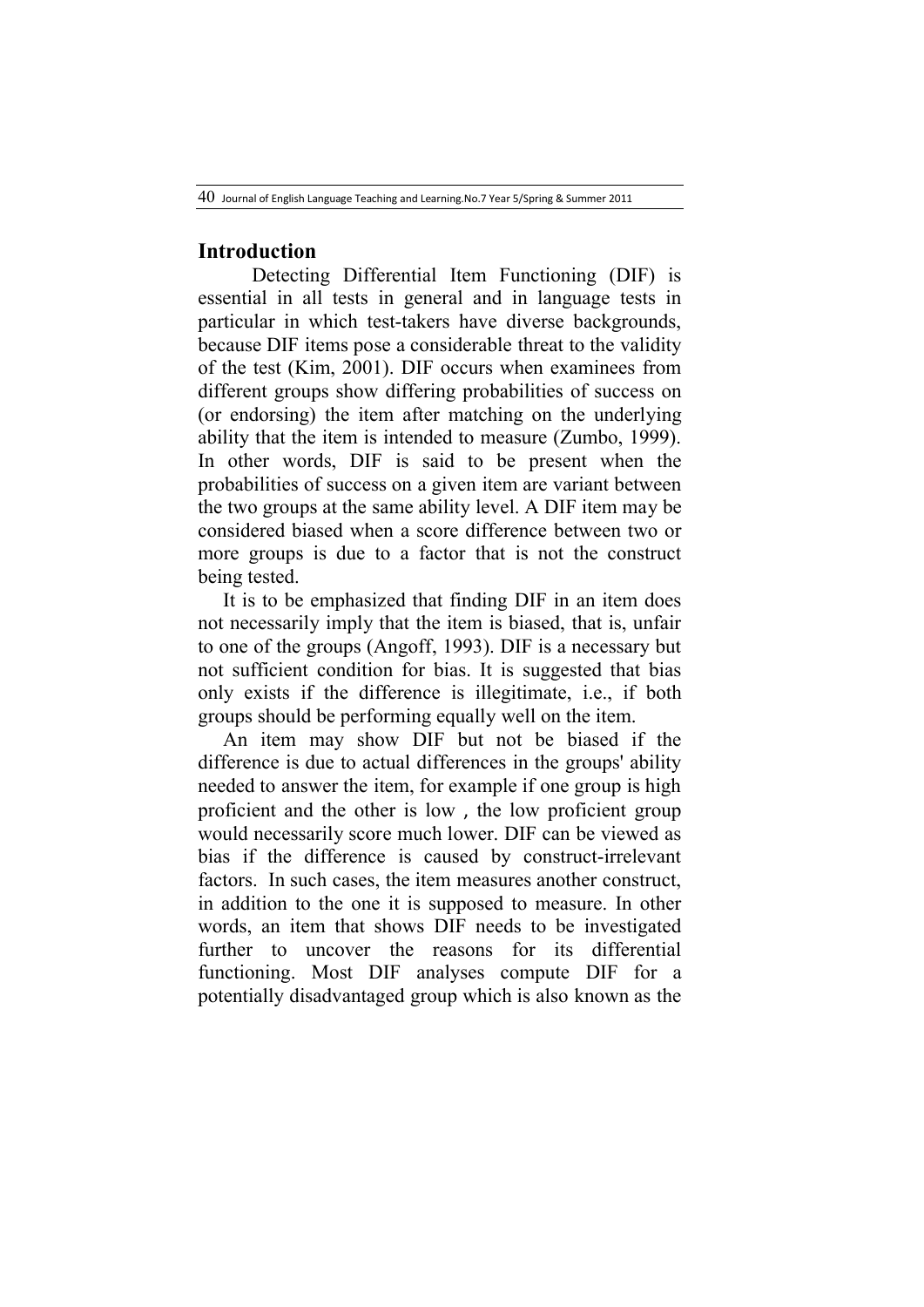focal group, compared to the potentially advantaged group which is also known as the reference group.

 Two types of DIF i.e., uniform and nonuniform DIF, are proposed in the literature. Uniform or unidirectional DIF exists when the probability of endorsing an item is greater for one group than for the other group over all the levels of proficiency. In other words, uniform DIF occurs when there is no interaction between the ability level and group membership. On the other hand, non-uniform or crossing DIF exists when the probability of correctly answering an item is higher for one group at some points on the scale, and higher for the other group at other points.

 Various methods have been adopted for DIF detection in the literature. One of the most popular ones that is used as the primary DIF detection device at the Educational Testing Service (ETS) is Mantel-Haenszel procedure. Logistic regression, also, has been widely used to detect DIF. An account of these methods appears below.

### **1.1 Mantel-Haenszel**

In their seminal paper, Mantel and Haenszel (1959) introduced a new procedure for the study of the performances of matched groups. Holland and Thayer (1988) adapted the procedure for use in assessing DIF. Mantel-Haenszel (MH) DIF plays an important role in the assessment of the appropriateness of test forms intended for administration to examinees from populations that contain identifiable disjoint subpopulations, such as ethnic groups, men and women, or socio-demographically geogrographically identifiable groups (Longford, Holland, & Thayer, 1993). MH is a member of contingency tablerelated approaches which is based on contingency tables and observed conditioning variable. It is a nonparametric approach for identifying DIF which explicitly matches the examinees from two different groups on the ability of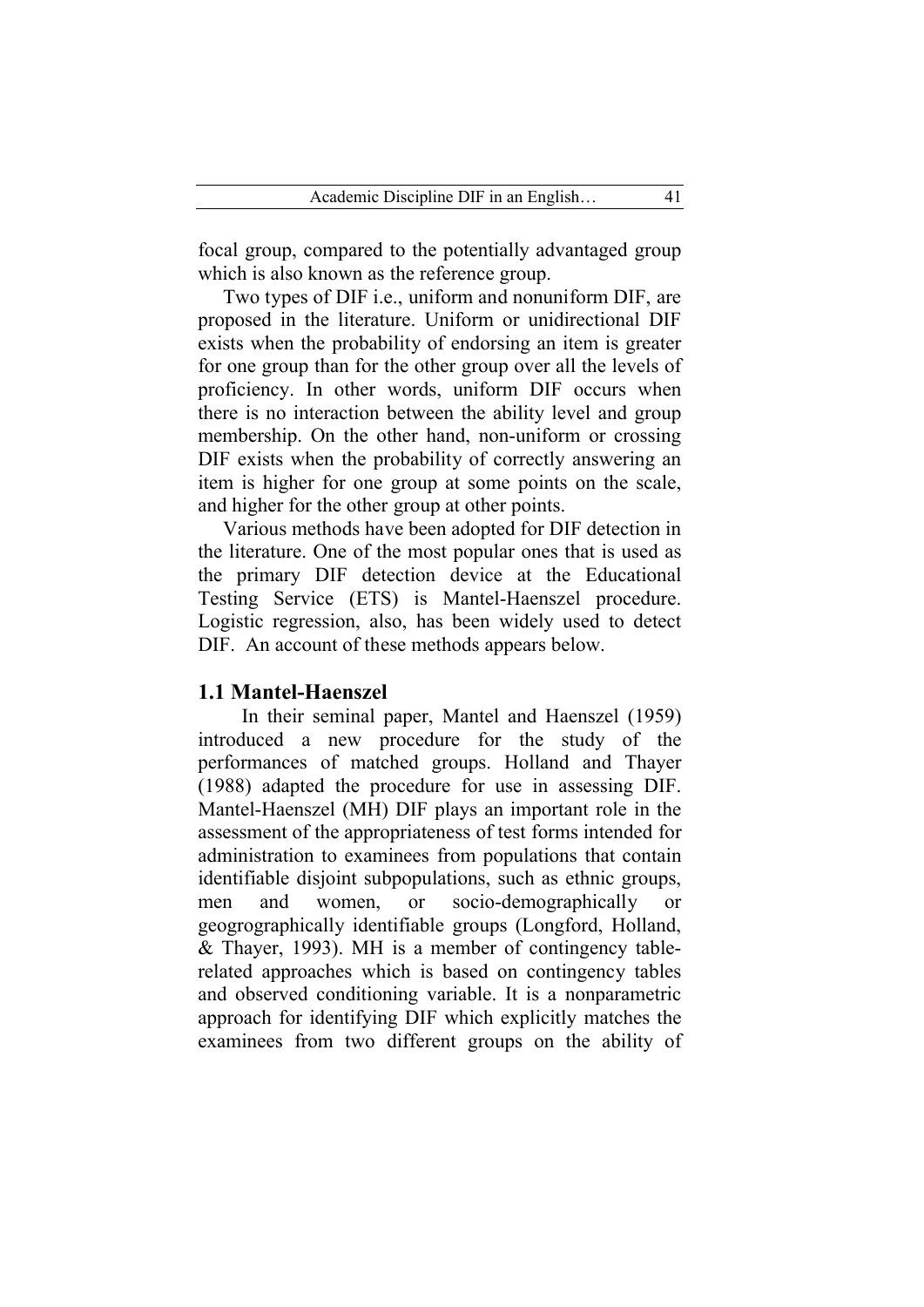interest, and then compares the likelihood of success on the item for the two groups across the score scale.

 Rogers and Swaminathan (1993) consider the MH procedure as one of the most popular procedures for detecting DIF. The primary reasons for its popularity are suggested as its computational simplicity, ease of implementation, and associated test of significance. Furthermore, it can be used with fewer examinees, is easy to program and is easy in terms of computer time (Fidalgo, Mellenbergh, and Muniz, 2000). However, these advantages are obtained at the cost of some generality. The MH was designed to detect uniform DIF and may not be appropriate for detecting non-uniform DIF.

### **1.1 Generalized Mantel-Haenszel**

 Generalized Mantel-Haenszel (GMH) statistic, an extension of MH method, is a unified framework for the analysis of DIF using the MH methods. From the outset, various extensions have been proposed for MH statistics, all of them being particular cases of sets of contingency tables. In the case of GMH statistic, the  $H_0$  of no association will be tested against different alternative hypotheses  $(H_1)$  that will be a function of the scale on which the factor and the response are measured.

 Due to advantages and efficiency of GMH procedure for DIF detection, it has been used as the first method to investigate DIF in the performances of participants on a 100 item test battery. The test battery will be described below. Nevertheless, since GMH doesn't provide any information on the effect size of DIF nor on the direction of DIF, the Logistic Regression (LR) procedure is also used in this study to complement the GMH method. Besides, it would enable us to examine how comparable the results of these two DIF detection procedures are.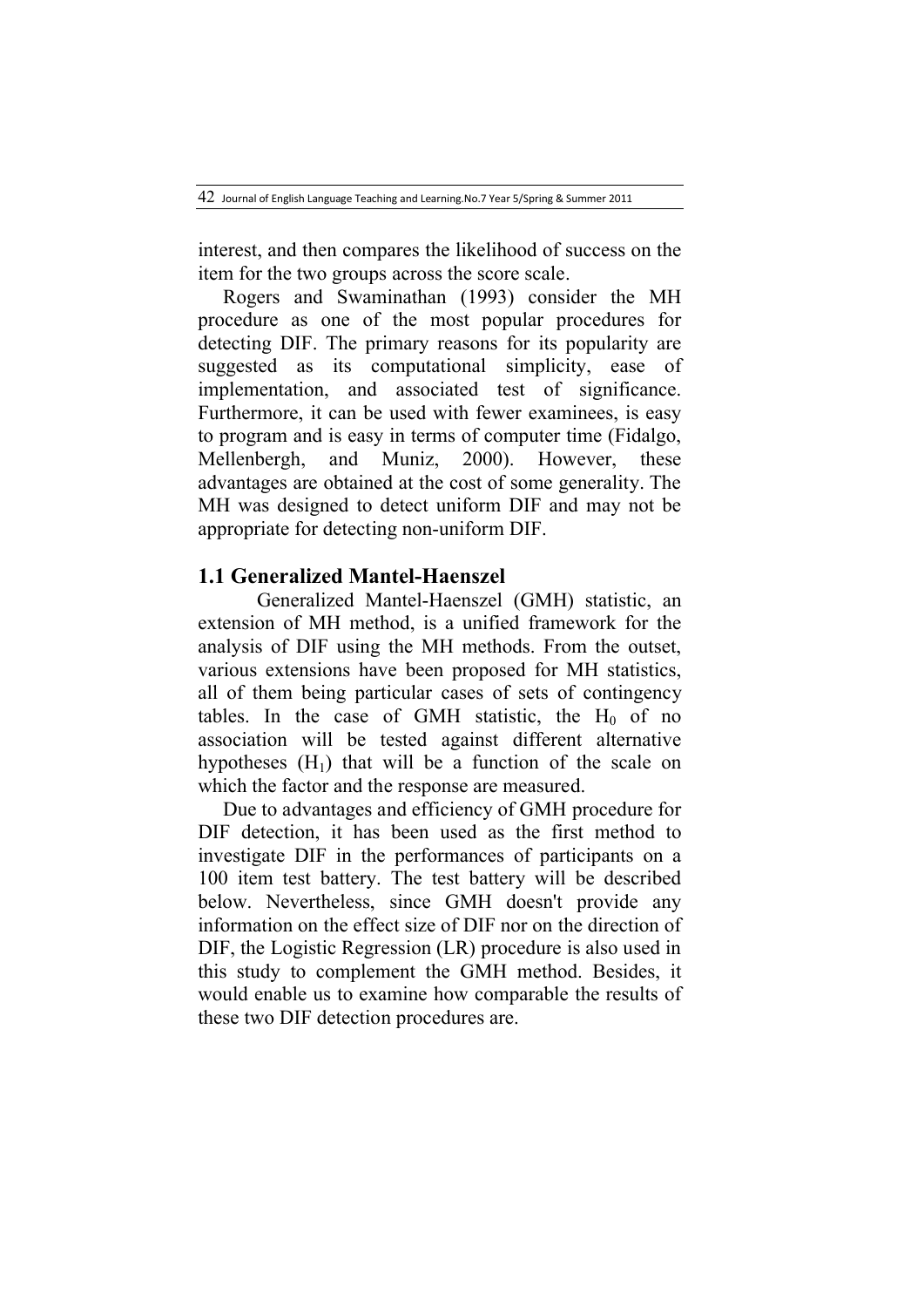### **1.2 Logistic Regression**

The second method adopted for DIF detection in this study is Logistic Regression (LR). LR for detecting DIF was first proposed by Swaminathan & Rogers (1990). Wiberg (2007, p.13) argues that "LR for detecting DIF is based on the probability of answering an item correctly by group membership and conditioning variable." Recently, LR has widely been used to detect DIF because, unlike MH method that can only detect Uniform DIF, LR method is capable of simultaneously detecting both Uniform and Nonuniform DIF. LR is nonparametric, it can be applied to dichotomous and rated items, and requires less complicated computing than IRT-based analyses. Zumbo (1999) suggests an examination of LR using classical statistical software such as Statistical Package for Social Sciences (SPSS). LR is similar to the other DIF detection techniques in that it focuses on DIF at the item level and is mostly applied to dichotomous items. It assesses to what extent item scores can be predicted from total scores alone, from total scores and group membership, or from total scores, group membership and interaction between total scores and group membership.

In LR equation, if proficiency differences by themselves are sufficient for predicting scores with very little residual variance, there is probably little or no DIF in the data. However, if proficiency differences alone do not predict score well and leave a large residual, and, when group membership is added to the equation, predictions become much more precise, then there is DIF present based on group membership. This is uniform DIF because test takers at any score level would be equally affected. In cases, where total score and group membership still do not clear up the residual variance, the interaction term is added, which should make the model more suitable and indicates non-uniform DIF. LR is essentially a model comparison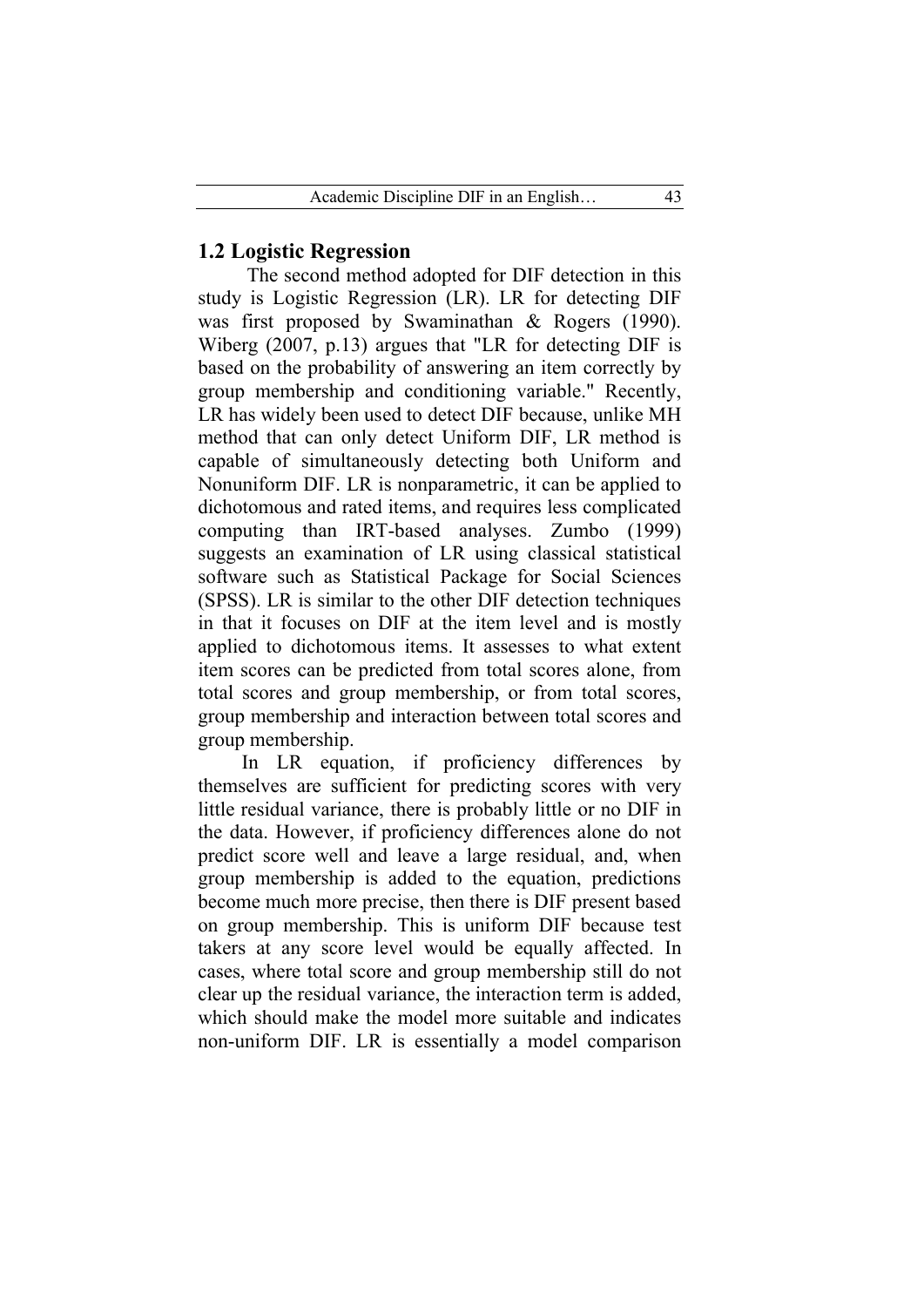44 Journal of English Language Teaching and Learning.No.<sup>7</sup> Year 5/Spring & Summer 2011

procedure because it creates and then compares three regression models.

 The purpose of the present study is to investigate the comparability of items in UTEPT for examinees of different academic backgrounds, i. e. humanities and science and engineering, as reference and focal groups, respectively. More specifically, this study uses GMH and LR statistics to assess the performance of examinees in humanities and science and engineering language groups on the test after they are matched on English language ability as defined in this study. To this aim, the present study will make use of GMH and LR to conduct a DIF study on UTEPT test. Moreover, the magnitude of detected DIF indexes (effect size) and the direction of DIF are computed through LR procedure.

## **2.DIF in Language Testing**

Understanding and accounting for DIF has become a particular concern for educational researchers to ensure test fairness for all examinees. However, in the context of foreign language proficiency testing group differences have only been explored to a limited degree. Hence, some of the relevant empirical literature on DIF is reviewed below.

 Ryan and Bachman (1992) investigated differential performance on the TOEFL (the Test of English as a Foreign Language) and the FCE (the First Certificate of English). Ryan and Bachman found little evidence that males and females performed differently at the item level on either test.

In another study, Hyde and Linn (1997) conducted a meta-analytical study examining gender differences in verbal ability. Generally the meta-analysis demonstrated no significant differences in vocabulary, although there was significant heterogeneity in the effect size. In terms of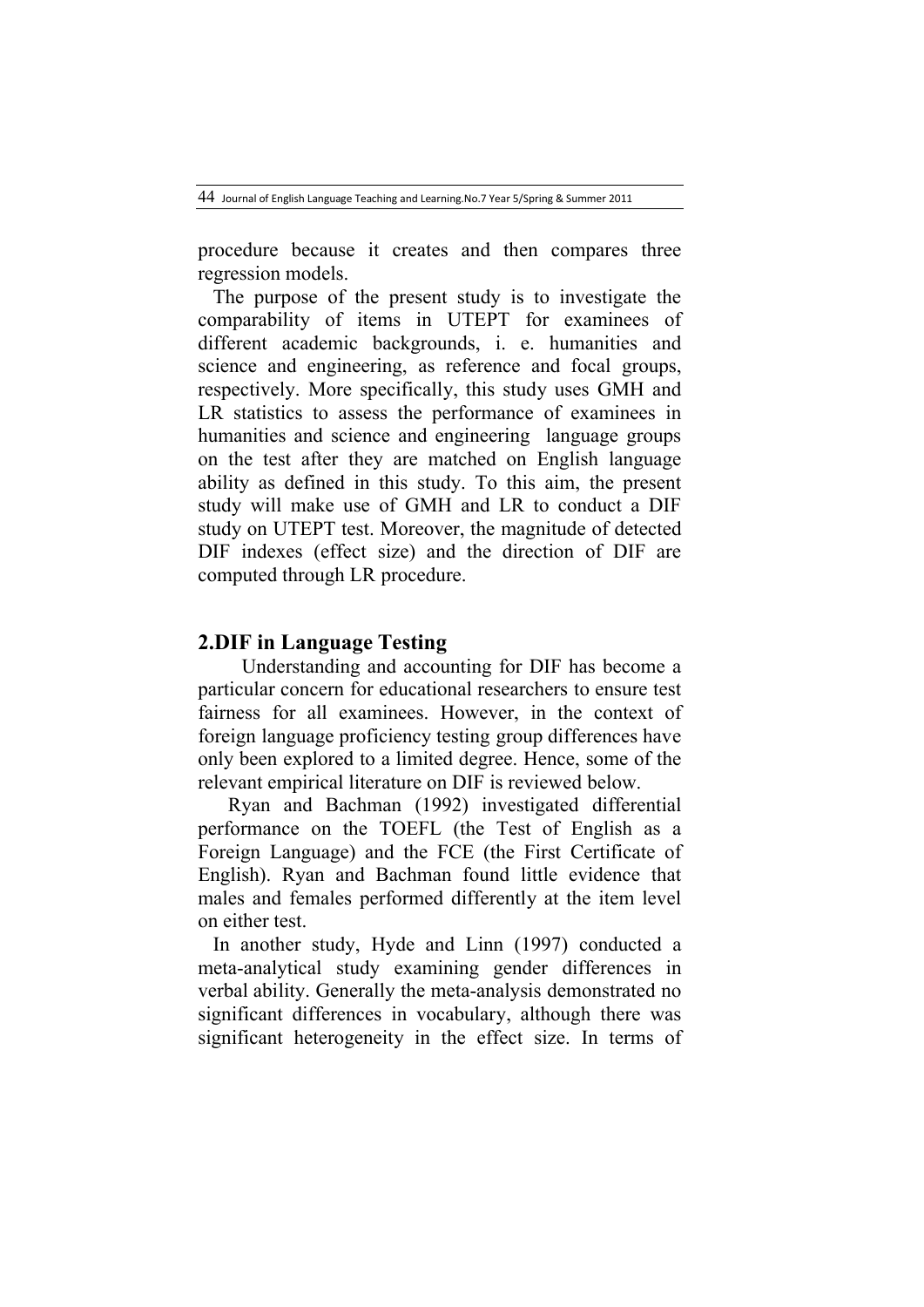reading comprehension, five out of the 21 studies reported a significant difference in favor of males, while ten found significant differences in favor of females. Generally, females were found to have slight disadvantages in reading, speaking, writing, and general verbal ability, but the differences were so small that Hyde and Linn argued that gender differences in verbal ability no longer existed. In contrast, in a comprehensive study conducted in ETS (Cole, 1997) completely different results have been found. In this study in which 400 tests and millions of applicants were investigated, it was reported that a language advantage for females had remained unchanged compared with 30 years ago. Female superiority in verbal ability ranged from noticeable differences in writing and language use to very small differences in reading and vocabulary reasoning.

 In a rather recent study, Lin and Wu (2003), examined an English Proficiency Test in China using SIBTEST. They employed SIBTEST for DIF/DBF analyses and DIMTEST for dimensionality testing. The results indicated that although English Proficiency Test did not demonstrate much gender DIF, The SIBTEST and DIMTEST analyses identified and confirmed the presence of the bundle of listening comprehension obviously favoring females, and the bundles of grammar and vocabulary, and cloze favoring males slightly.

## *2.1 Academic Background DIF*

 Among very few studies conducted on academic background DIF, Pae (2004) used Item Response Theory (IRT) Likelihood Ratio (LR) approach to investigate DIF in the English subtest of the 1998 Korean National Entrance Exam for Colleges and Universities for examinees with humanities and science backgrounds. The English subtest consisted of a total of 55 items, which comprised the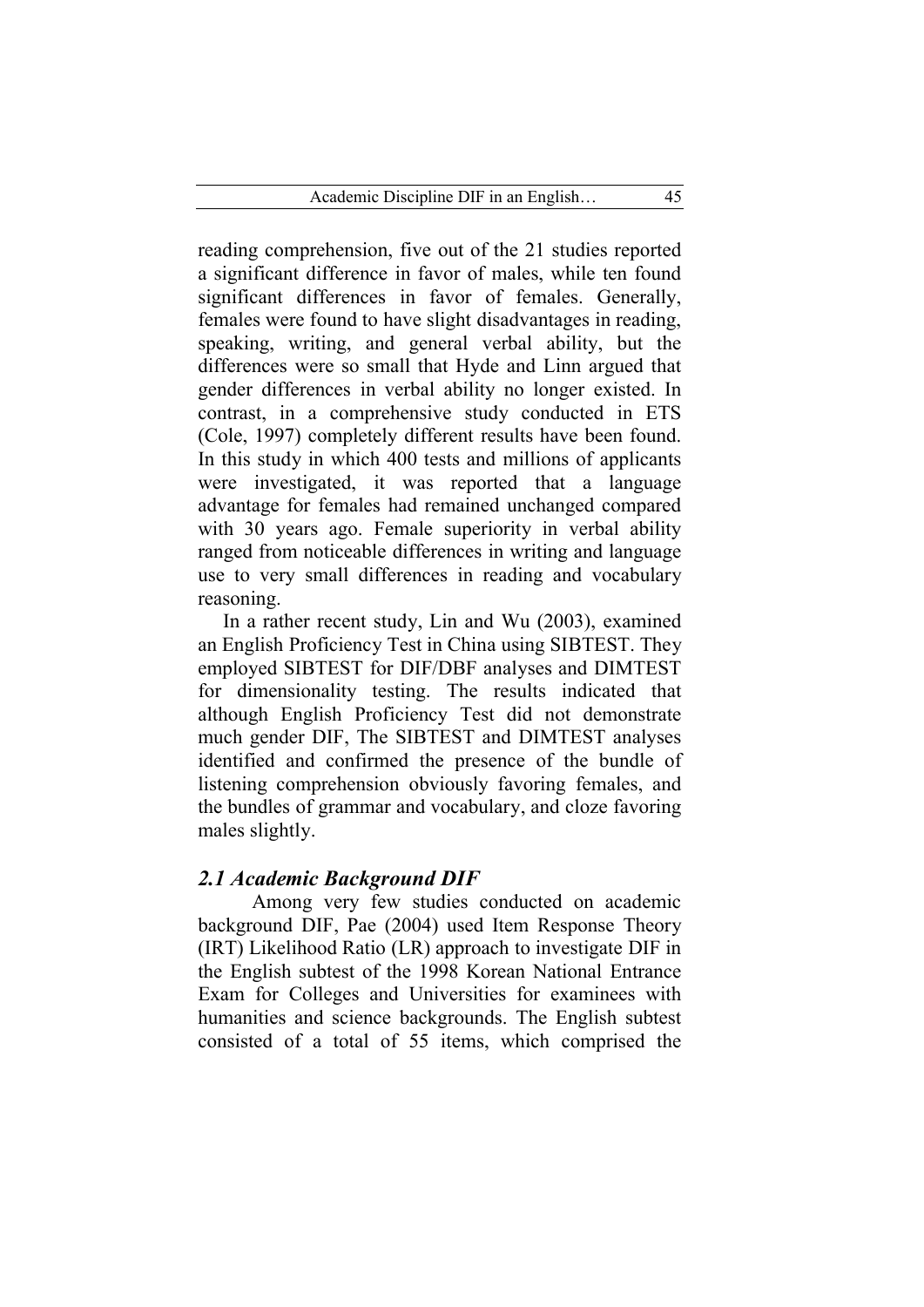46 Journal of English Language Teaching and Learning.No.<sup>7</sup> Year 5/Spring & Summer 2011

subscales of listening comprehension and reading comprehension. Data were fitted with a modified three parameter logistic IRT model, and DIF was detected using both the Mantel-Haenszel procedure and the IRT likelihood ratio approach. To evaluate a baseline estimate of DIF due to chance, Pae (2004) repeated the entire DIF detection procedure with the sample randomly divided in half. Pae found 18 DIF items with 28 DIF parameters out of a total of 55 test items across the two subscales at alpha level of 0.05. By academic group, seven items were easier for the sciences. All 12 items identified as exhibiting nonuniform DIF across the two subscales were more discriminating for examinees in the humanities track and covered various topics. This finding suggests that there appeared to be no systematic relationship between item content and DIF directions in terms of item discrimination. In regard to item difficulty, however, seven items were easier for the humanities and nine items were easier for the sciences. For the listening comprehension subscale, items favoring the sciences dealt with number counting and a job interview, whereas items favoring the humanities mostly concerned human relationships. With regards to reading comprehension subscale, seven items were easier for the humanities, whereas four items were more difficult for the sciences.

 Since the literature on academic background DIF is so meager, the present study is an effort to investigate the presence of academic discipline DIF in a proficiency test in a foreign language context in order to flag differentially functioning items and identify the potential sources of bias that might be a threat to the validity of the test.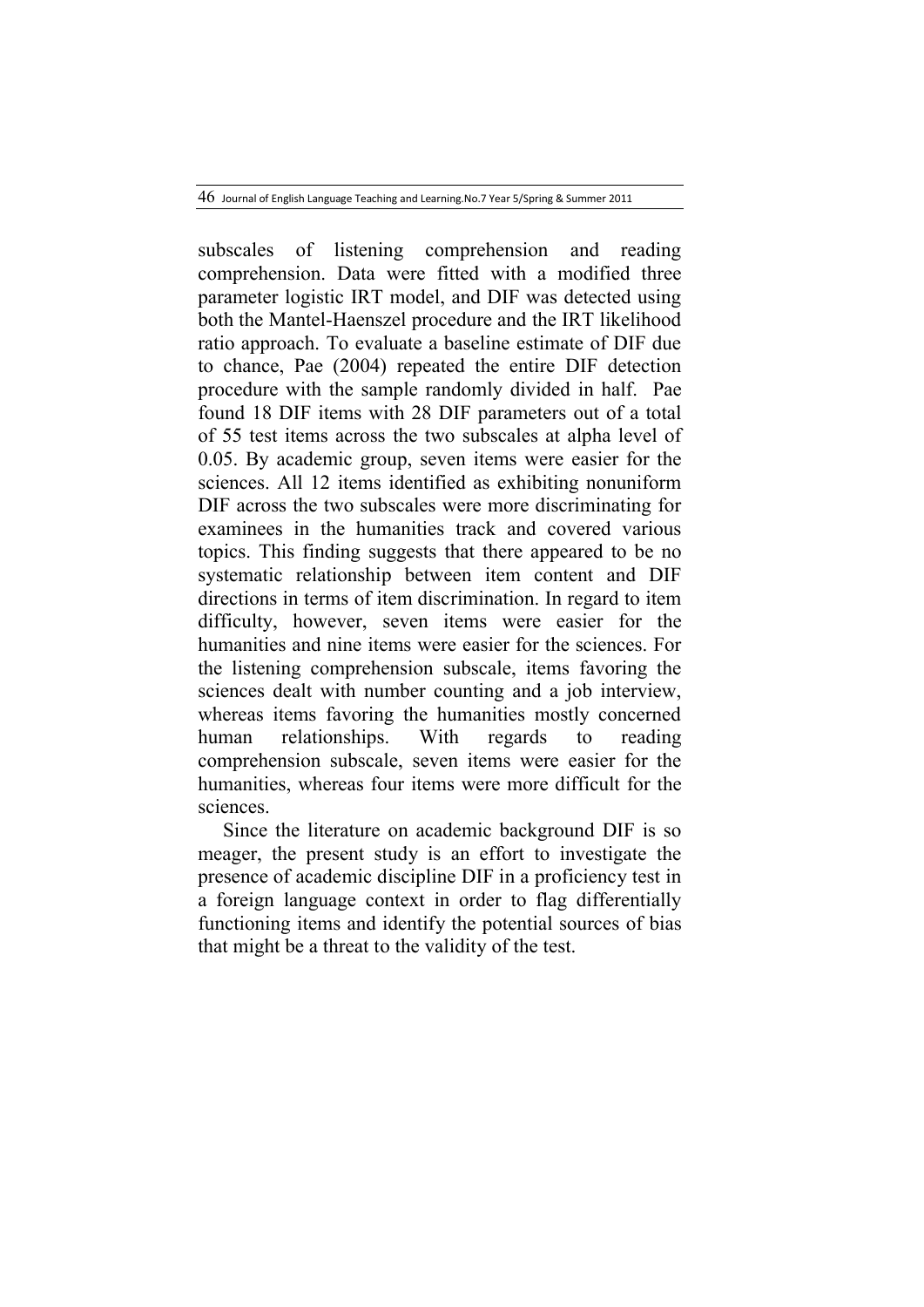# **3.Method 3.1 Participants**

 The participants of the present study were 400 test takers who took UTEPT test. A cut off score was considered as a prerequisite for these participants to be allowed to take part in their PhD exam of the University of Tehran. Based on their academic background, the participants were divided into a reference group  $(N= 200)$ with humanities background and a focal group (N=200) with science and engineering background. The humanities group consisted of applicants of social sciences, law, political sciences, management, Persian literature, and foreign languages, and the science and engineering group is comprised of students of chemistry, physics, mathematics, biology, agricultural engineering, mechanical engineering, electrical engineering, and civil engineering. There are both male and female test takers in the sample.

# **3.2 Instrumentation**

 The performances of participants on a version of University of Tehran English Proficiency Test (UTEPT) were used in this study. UTEPT is a high stake test of English developed and administered by Language Testing Centre (LTC) of University of Tehran (UT). It is a prerequisite for master's degree holders aiming at participating in PhD exams of UT. It consists of 100 items that contains three sections:1) structure including 15 multiple choice items, 10 written expression items and 5 grammar in context, 2) vocabulary consisting of 30 multiple choice items and 5 vocabulary in context, and 3) reading comprehension comprising 26 reading comprehension and 4 restatement items. This section includes 6 passages each followed by 4 to 8 questions.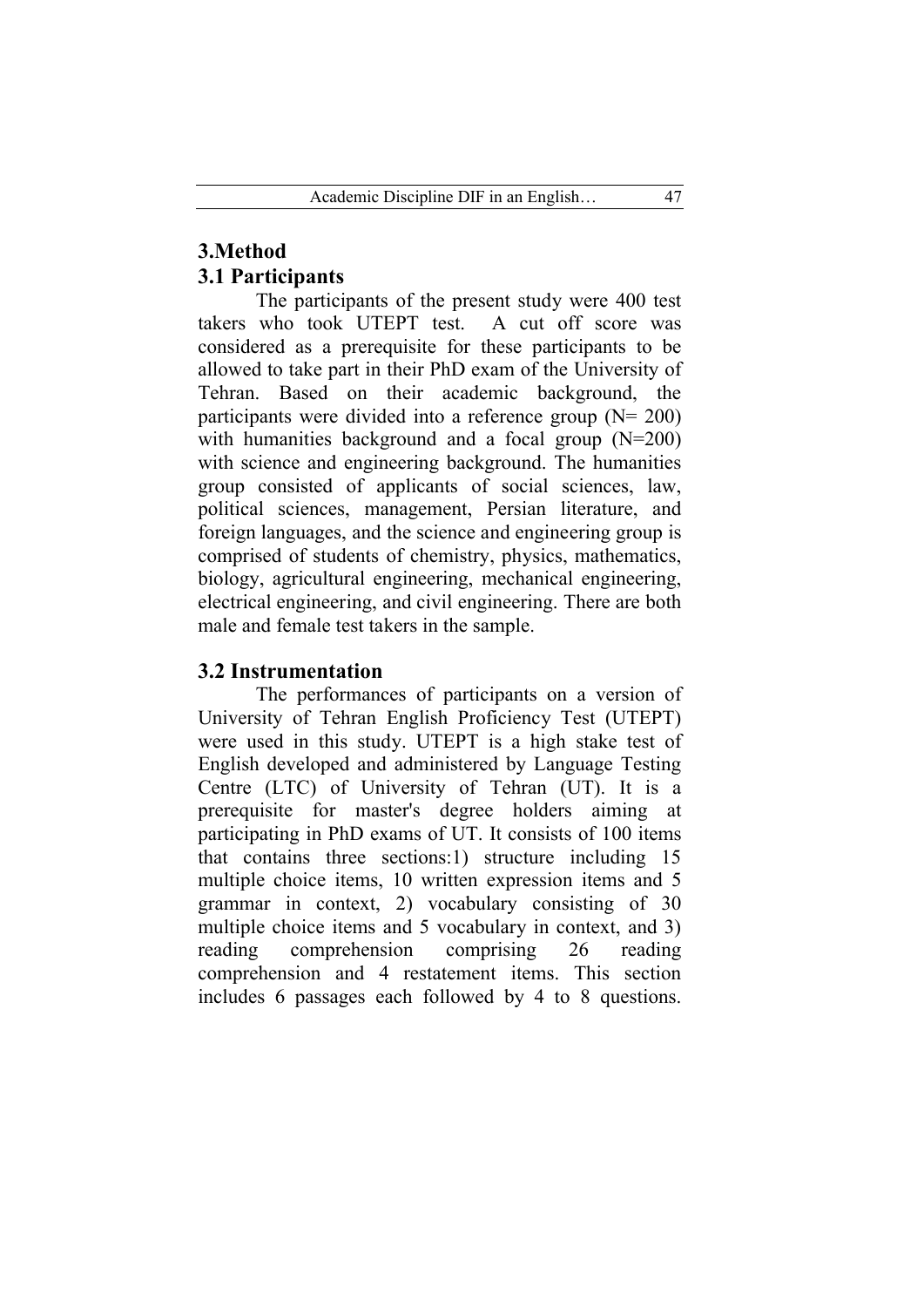48 Journal of English Language Teaching and Learning.No.<sup>7</sup> Year 5/Spring & Summer 2011

There are both short and long passages in reading section with a range of 95 to 359 words.

# **4.Analysis 4.1 Generalized Mantel-Haenszel**

For GMH DIF detection, all 400 scores were entered into the GMHDIF program (Fidalgo, 2010). This program permits, through a single significant test, simultaneous evaluation of DIF in several groups. It is applicable to both dichotomous and polytomous items. In this study, the items are dichotomous. The generalized MH statistic computed by the program for DIF detection tests the null hypothesis of no difference among all the groups. In other words, with a single test we can determine whether an item is free of DIF. In the present study, there were only two groups but the program is able to compare multiple groups simultaneously.

To run GMHDIF program, in the first step the humanities group  $(N= 200)$  was selected as the reference group and was dummy codded as 1, and the science and engineering group  $(N=200)$  was selected as the focal group and was dummy coded as 2. Then, all 100 items were used as the matching variable and the two- stage  $Q<sub>GMH (1)</sub>$  was run. Alpha level was set at  $P<0.05$ . In the first stage, the program detects DIF items and removes these items from the matching criterion for a second analysis in stage 2. Then,  $Q_{GMH (1)}$  is computed for both stages and DIF items are marked by an asterisk in the output.

 The GMHDIF implements two generalized Mantel-Haenszel statistics. They are  $Q<sub>GMH</sub>$  (1) or the generalized nominal MH statistic and  $Q<sub>GMH</sub> (2)$  or the generalized ordinal MH statistic. Since the data for the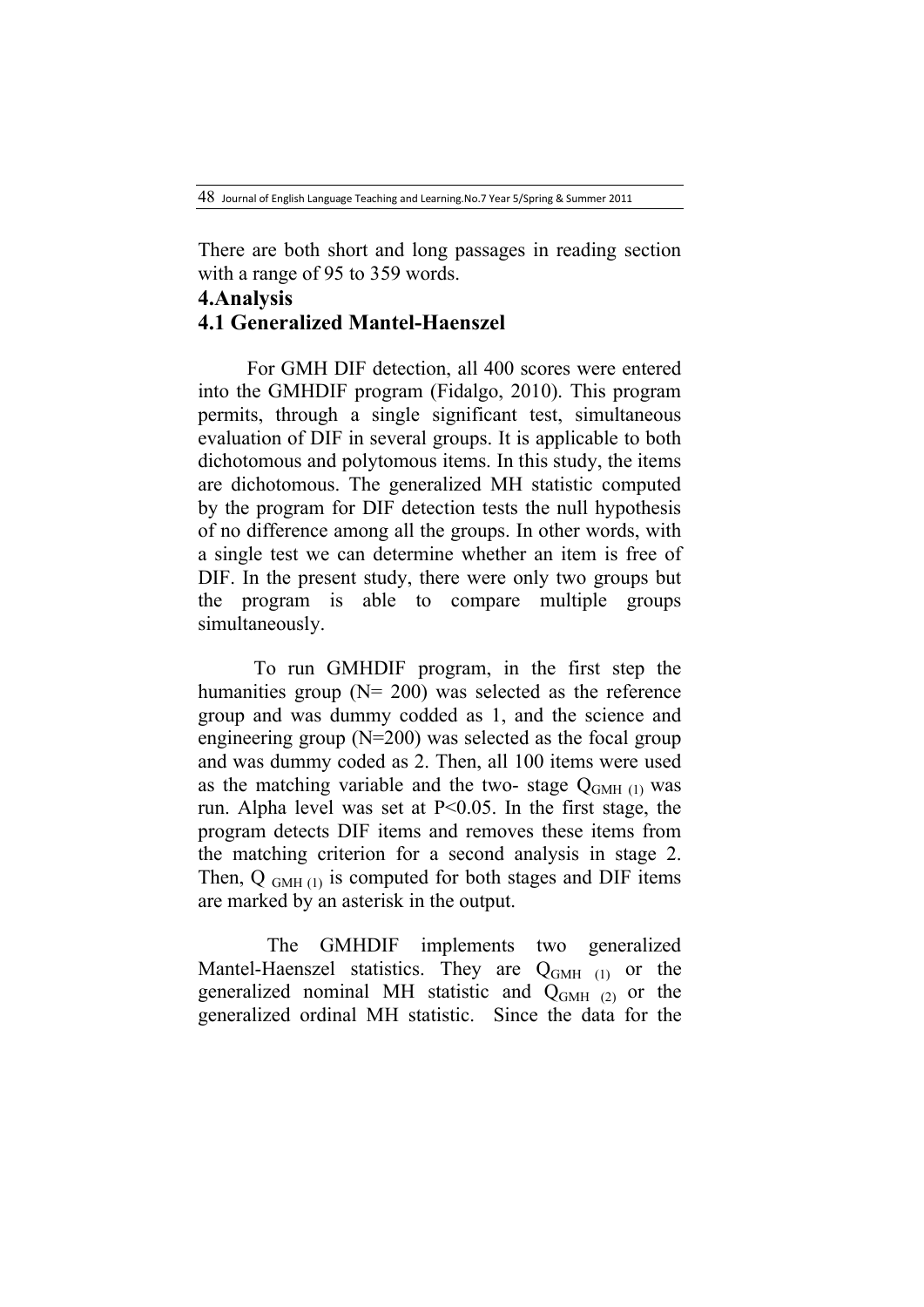present study is binary, Generalized Nominal MH statistic  $(Q_{GMH (1)})$  was applied for data analysis purposes.

 To summarize, to use GMHDIF program for DIF analyses the following steps were taken:

- 1. The data was imported for the analysis.
- 2. Information was provided about the following variables: A. Items to be studied for DIF.
	- B. Items to be used as the matching variable.
	- C. Grouping variable.
- 3. The desired generalized MH statistic was selected: that is  $Q_{GMH(1)}$ .
- 4. The results of the DIF analyses were examined.

### *4.2 Logistic Regression (LR)*

 To use LR for academic DIF analysis, the SPSS Nagelkerke syntax for nominal data written by Zumbo (1999) was used to analyze each item individually. This syntax could be used for DIF detection in both ordinal and nominal data. Since UTEPT questions are in the form of multiple choice items which are converted to wrong and right responses, Nagelkerke binary syntax was employed for the present study.

 At First, the total score of test takers on UTEPT was entered into the equation, and the program computed residuals between the expected item score and the actual item score across all the items for the reference and focal groups. If the expected score turn out to be significantly different from the actual score, it is indicated that total score is not a good predictor of the item score and the group term is added to the regression equation to see how the model changes. And finally the interaction between the group and the score is entered into the regression equation.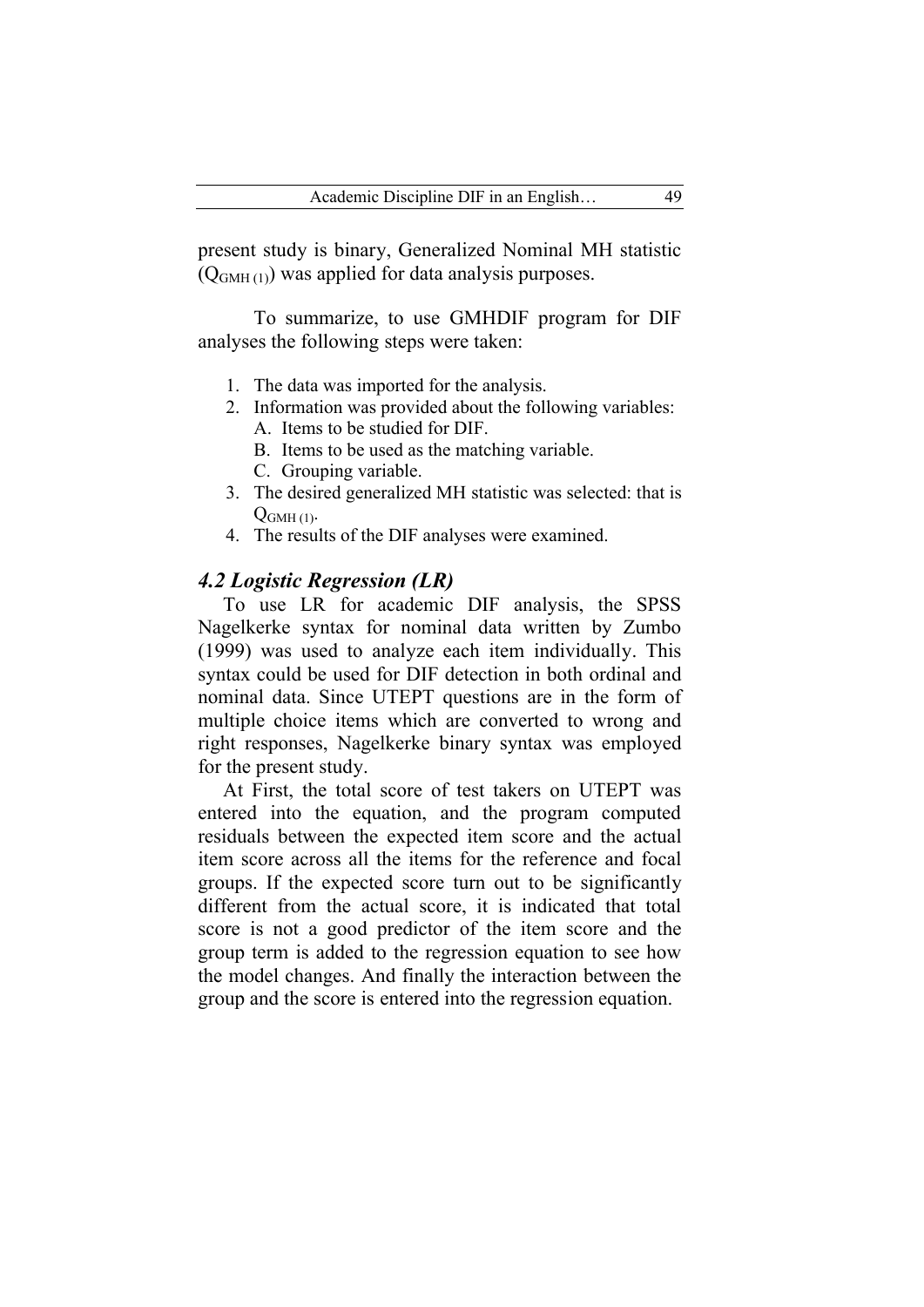$50$  Journal of English Language Teaching and Learning.No.7 Year 5/Spring & Summer 2011

 The logistic regression procedure uses the item response (0) for incorrect response or (1) for correct response, as the dependent variable, with grouping variable (dummy coded as 1=reference, 2=focal), total scale score for each subject (characterized as variable TOT) and a group by TOT interaction as independent variables. This appears in equation (1). This method provides a test of DIF conditionally on the relationship between the item response and the total scale score, testing the effects of group for uniform DIF, and the interaction of group and TOT to test non-uniform DIF.

Equation (1)Y =  $b0 + b1$  TOT +  $b2$  Discipline +  $b3$  TOT \* Discipline.

 Moreover, to see how large the magnitude of DIF is, R-squared, a weighted least squares effect size measure used in LR DIF detection, was computed. The guidelines proposed by Zumbo and Thomas (1997) were used to quantify the magnitude of uniform or nonuniform DIF in this study. This effect size was obtained by comparing the R-squared value of the model in step 3 with that of the model in step 1. The guidelines of Zumbo and Thomas are as follows:

- Type A items- negligible DIF:  $R^2 < 0.13$
- Type B items- moderate DIF:  $0.13 \le R^2 \le 0.26$
- Type C items- large DIF:  $R^2 > 0.26$ .

 It is noteworthy that the latter two categories require that the item be flagged as being statistically significant with two degree of freedom Chi-squared test.

 Jodoin and Gierl (2001) proposed a more conservative classification criteria. These criteria were based on the SIBTEST effect size measure (Roussos & Stout, 1996) as a predictor of R-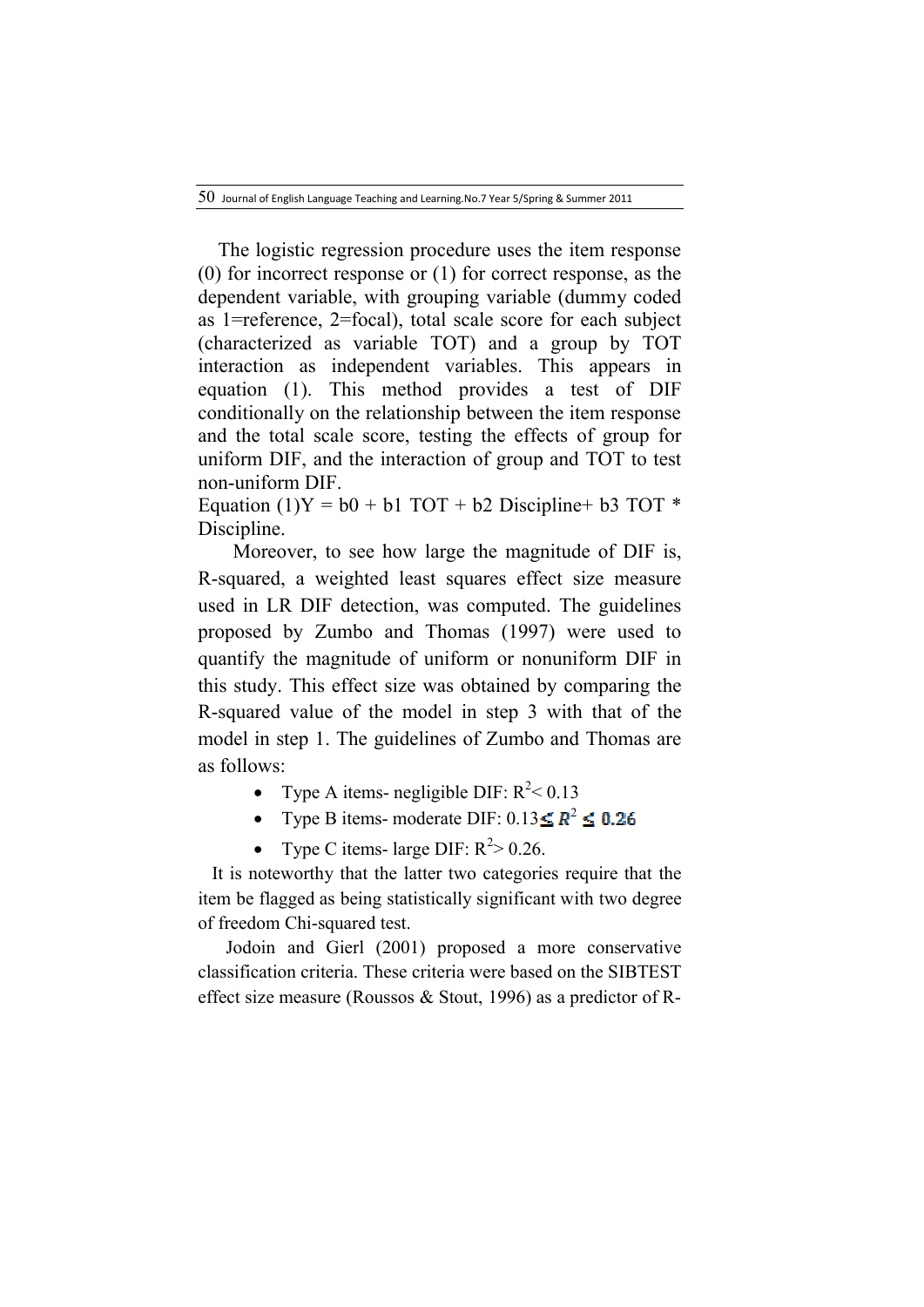squared. Accordingly, Jodoin and Gierl (2001) used the following criteria:

- Type A items: negligible DIF:  $R^2 < 0.035$
- Type B items moderate DIF:  $0.035 \leq R^2$  $\leq 0.070$ ,
- Type C items-large DIF:  $R^2 > 0.070$ ,

 In the current study both guidelines were employed to examine the magnitude of obtained DIF sizes and compare the results of two criteria.

# **5.Results**

## *5.1 Descriptive Statistics*

 The descriptive statistics for the reference group (humanities) and the focal group (science and engineering) are presented in Table 1. There are 200 humanities with a mean of 50.63 and standard deviation of 14.98 and 200 science and engineering test takers with a mean of 53.31 and standard deviation of 12.14. The table shows that science and engineering group slightly outperformed humanities. Moreover, their scores are more homogenous than those of humanities.

| <b>MAJOR</b>      |     |       | Std.      |            |
|-------------------|-----|-------|-----------|------------|
|                   | N   | Mean  | Deviation | Std. Error |
|                   |     |       |           | Mean       |
| <b>Humanities</b> | 200 | 50.63 | 149       | 1 0 5      |
| Science and       | 200 | 53.31 | 12.14     | 0.85       |
| engineering       |     |       |           |            |

|  |  | Table 1. Descriptive statistics |  |
|--|--|---------------------------------|--|
|--|--|---------------------------------|--|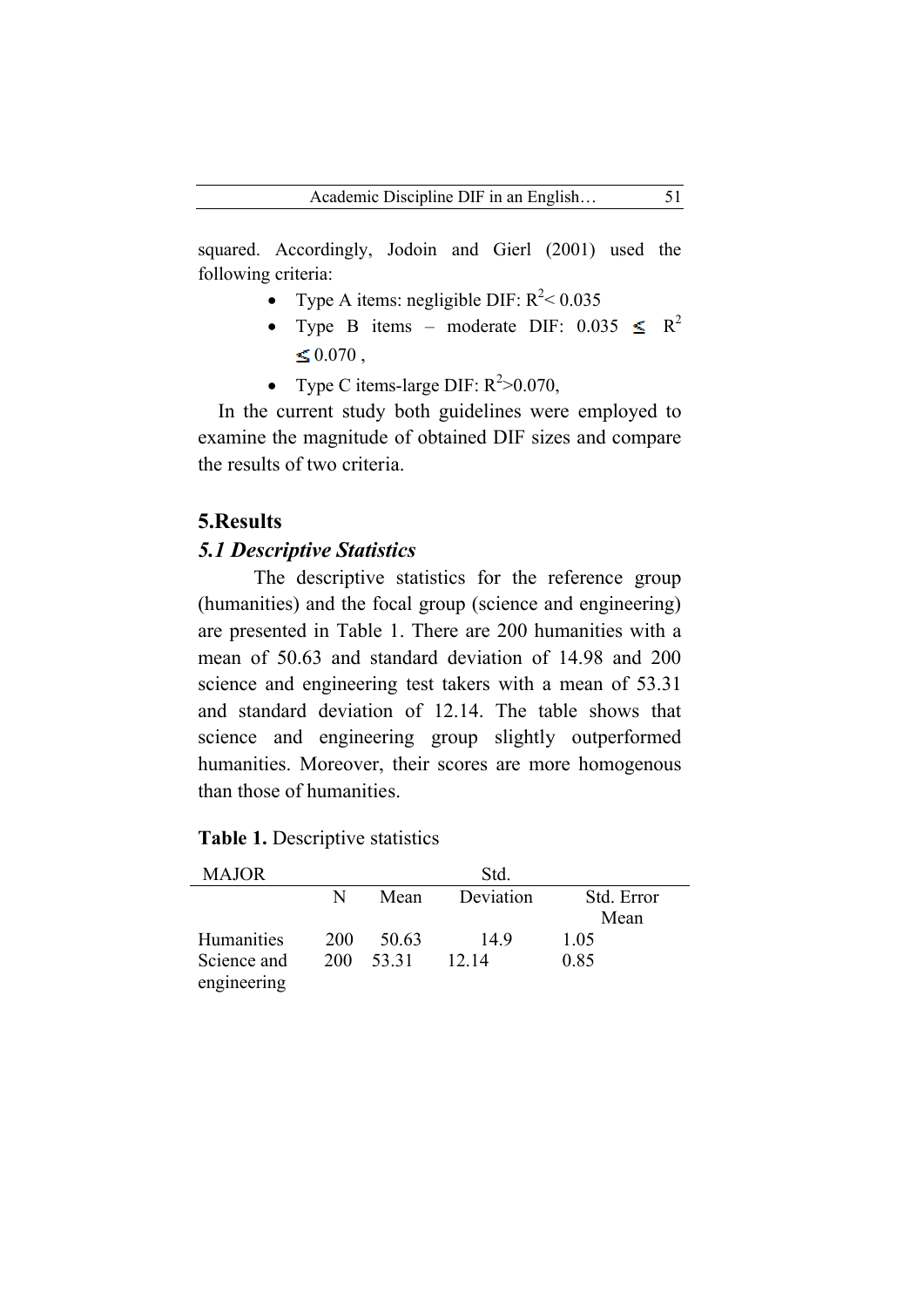As indicated in Table 1, the difference between mean scores of humanities and science and engineering groups is not large. To examine the significance of the difference between the mean score of the two groups, the mean scores were subjected to an independent-sample t-test. The results show that the proficiency levels of humanities and science and engineering groups are not significantly different.

### *5.2 GMH Results*

DIF detection using GMHDIF involves three phases. In phase 1, an initial analysis is performed having eliminated from the matching variable all those items that had been detected with DIF. Then, using the purified variable obtained in phase one items are analyzed. Finally, the same generalized MH statistics is applied to the items detected with DIF in phase two, but this time comparing the groups two-by-two using a Bonferroni-adjusted alpha level (Fidalgo and Scalon, 2010).

 The results of the study indicated that out of a total of 100 items, 12 items were flagged as displaying DIF through GMH procedure. 8 of these 12 items showed DIF at both stages and 4 items displayed DIF only at one stage. DIF items include item 6 which is a multiple choice grammar item. In terms of the vocabulary section, items 38, 40, 43, 47, 50, 52, and 58 were found to display DIF. Finally, with regard to the reading section it was revealed that items 67, 73, and 75 exhibited DIF. Table 3 summarizes the results of GMHDIF.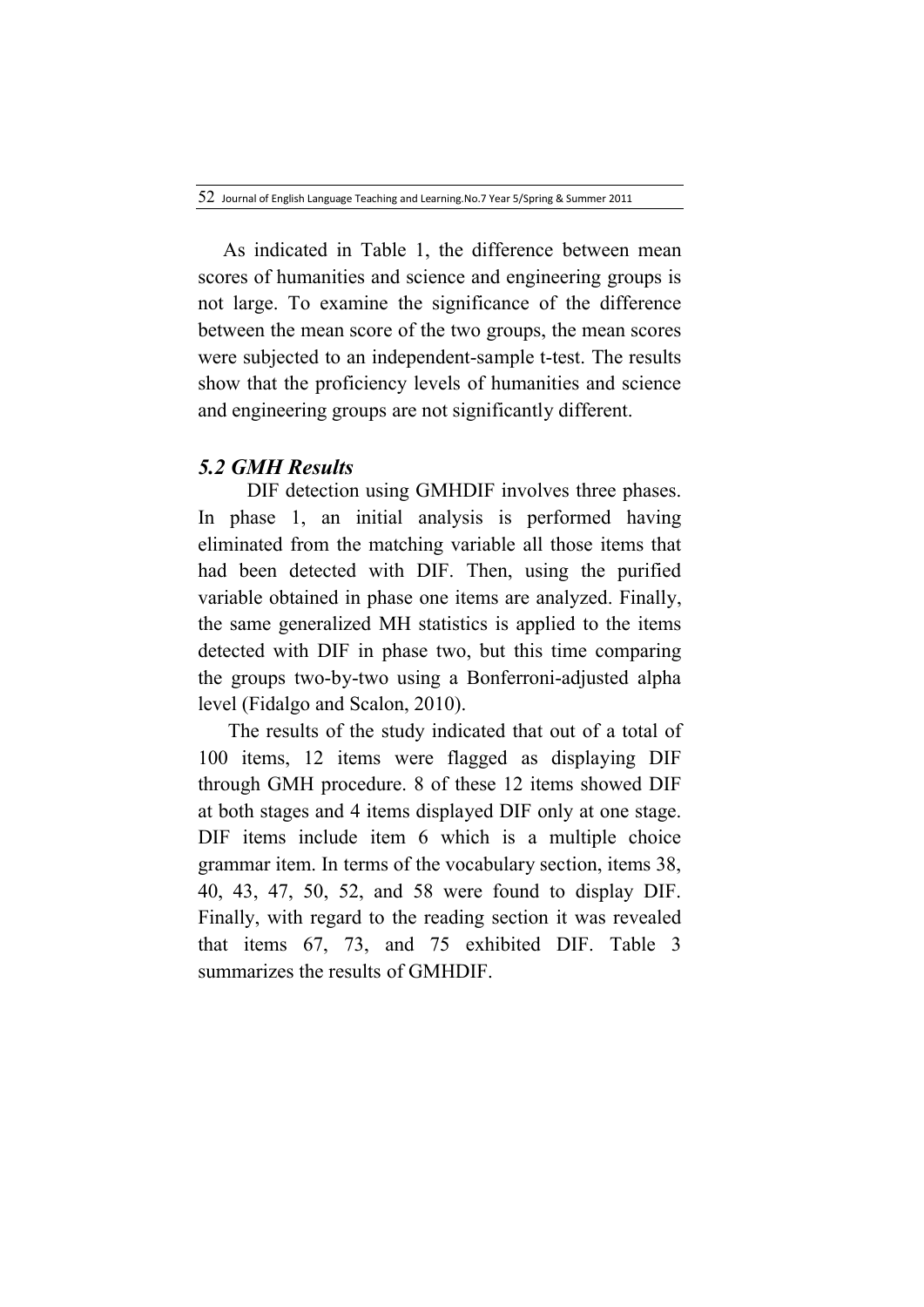| No. | <b>ITEM</b> | <b>QMH</b><br>stage 1 | $\mathbf P$ | QMH<br>Stage 2 | P        |
|-----|-------------|-----------------------|-------------|----------------|----------|
| 6   |             | 7.50                  | $0.00*$     | 7.42           | $0.00*$  |
| 38  |             | 2.75                  | 0.09        | 5.96           | $0.01*$  |
| 40  |             | 8.25                  | $0.00*$     | 8.83           | $0.00*$  |
| 43  |             | 6.37                  | $0.01*$     | 6.20           | $0.01*$  |
| 47  |             | 6.60                  | $0.01*$     | 6.73           | $0.00*$  |
| 50  |             | 4.49                  | $0.03*$     | 3.70           | 0.05     |
| 52  |             | 2.68                  | 0.10        | 8.26           | $0.00*$  |
| 55  |             | 9.13                  | $0.00*$     | 13.1           | $0.00*$  |
| 58  |             | 3.91                  | $0.04*$     | 4.39           | $0.03*$  |
| 67  |             | 4.31                  | $0.03*$     | 4.04           | $0.04*$  |
| 73  |             | 4.52                  | $0.03*$     | 3.21           | $0.07\,$ |
| 75  |             | 4.98                  | $0.02*$     | 5.25           | $0.02*$  |

 **Table 3.** Results of generalized Mantel-Haenszel DIF

\*the p value is significant at  $p$  < 0.05

 Since GMHDIF program is not able to provide us with the magnitude of DIF size, and also in order to improve the reliability of the study, we used LR as a second method of DIF detection that allows us both to examine the significance of DIF size and to test the effect size of DIF.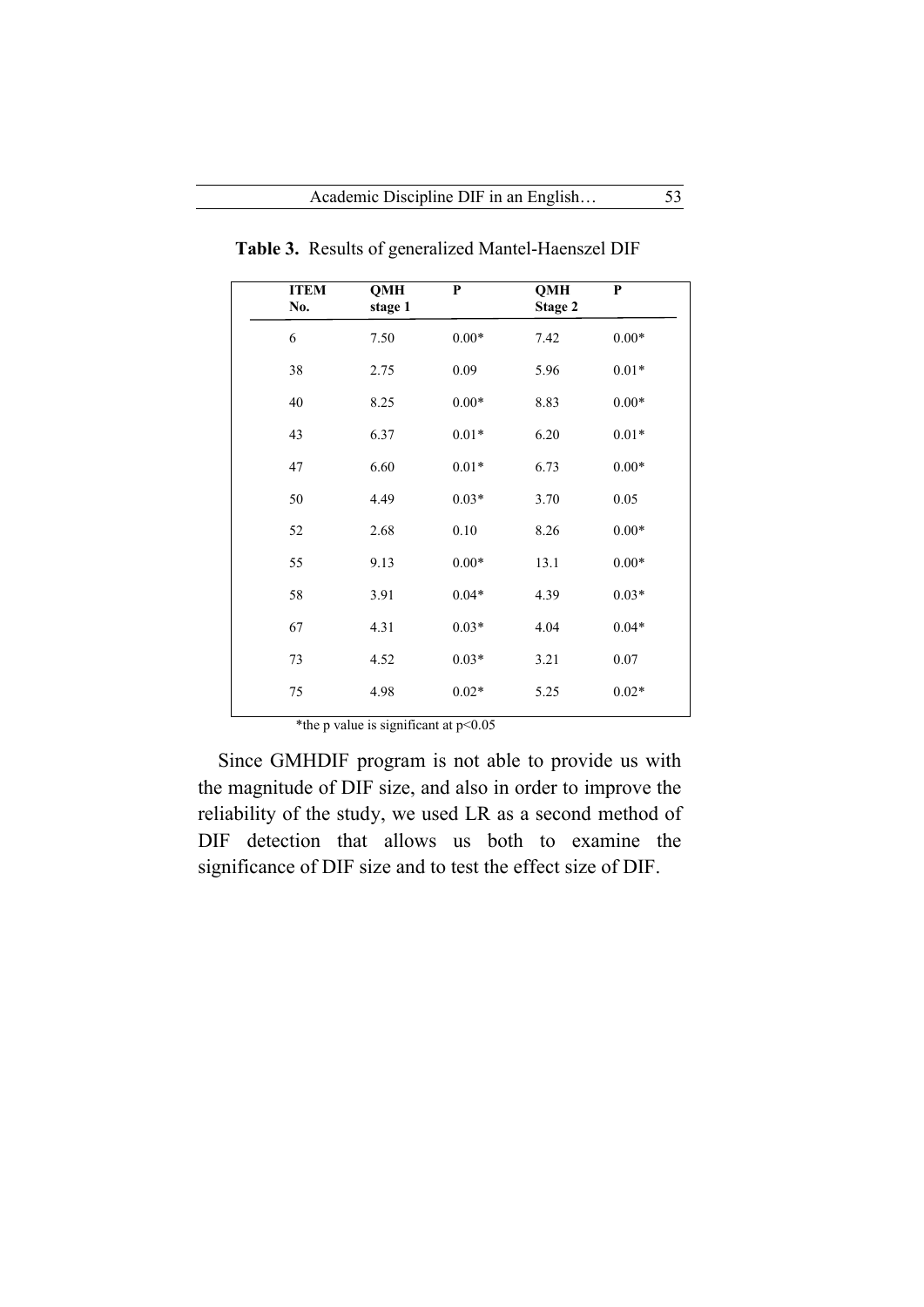### **5.3 Logistic Regression Results**

To detect DIF, LR compares three hierarchical regression models and tests whether or not the independent variable entered the equation at each step contributes to the model fit to the data significantly. Out of a total of 100 items, 14 items are flagged as DIF items based on the two-degree-offreedom chi-squared test of DIF. As indicated in the last column of Table 4, the obtained p values are smaller than 0.05 for all DIF items which shows that these items are displaying significant DIF size.

 The R-squared for the 2 degrees-of-freedom DIF test can be found in the fourth column which is computed from the difference between R-squared values of step 3 and step 1. Moreover, in column three the R-squared at step 2 is compared to that of 3 to see how much adding the non-uniform DIF variable contributes to the model. As indicated in Table 4, the difference in R-squared from step 2 to step 3 is small in most of the items suggesting that DIF is predominantly of uniform nature. While items 6, 17, 39, 40, 52, 55, 58, 86, and 92 exhibited uniform DIF, there were only 5 items that displayed non-uniform DIF, i.e., items 35, 37, 41, 47, and 81. Therefore, it is concluded that DIF is predominantly of uniform nature in our data. In other words, it is the grouping variable that is the main source of DIF not the interaction effect.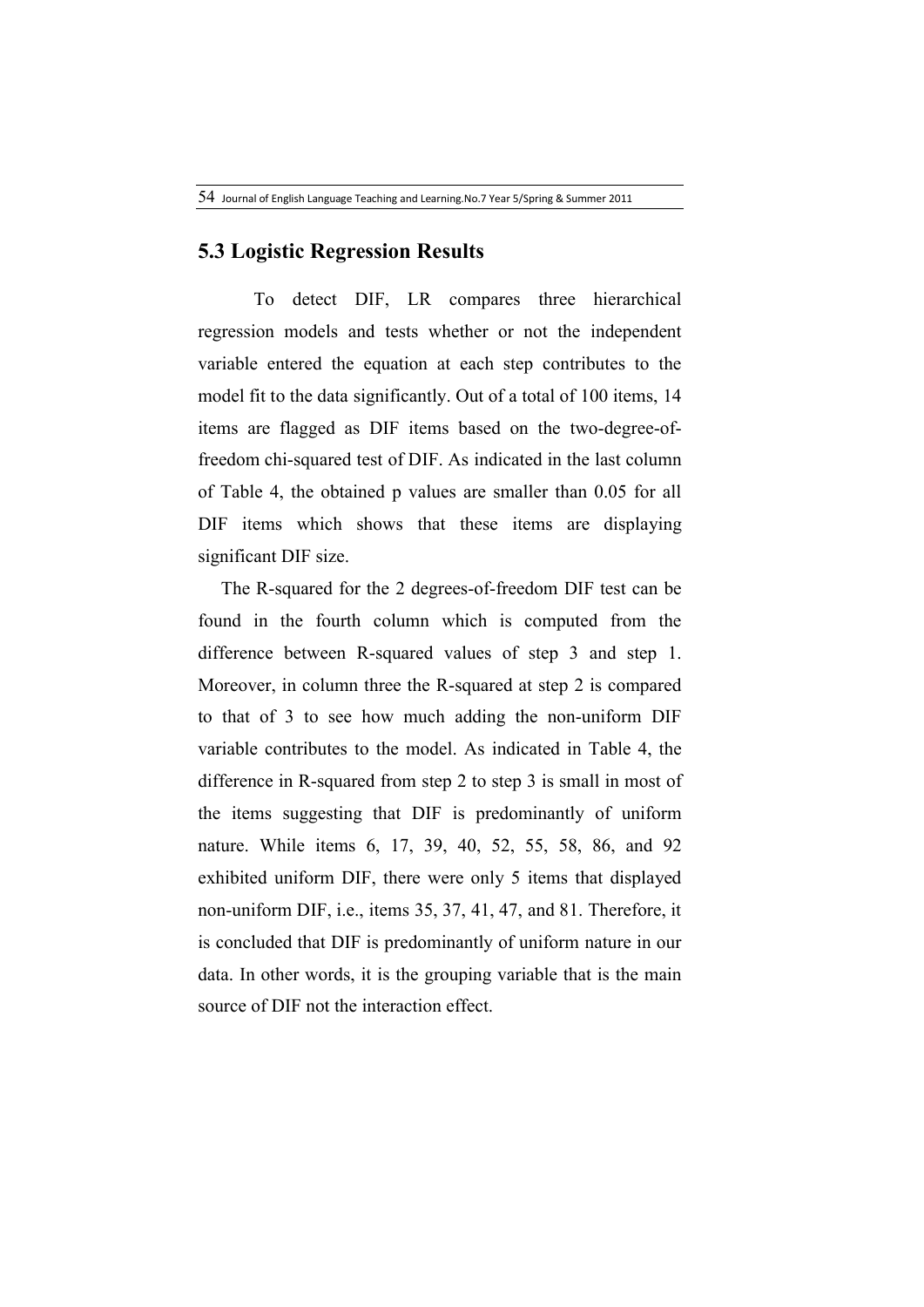| Item | step2-step1 | step3-step2                                      | step3-step1    |                      |              |
|------|-------------|--------------------------------------------------|----------------|----------------------|--------------|
|      |             | No. (uniform DIF $R^2$ ) (nonuniform DIF $R^2$ ) | DIF size $R^2$ | $\Box^2$ test of DIF | $\, {\bf p}$ |
| 6    | $0.018\,$   | 0.003                                            | .021           | 6.738                | .034         |
| 17   | 0.014       | 0.007                                            | .021           | 7.405                | .025         |
| 35   | 0.002       | 0.027                                            | .029           | 9.167                | .010         |
| 37   | 0.008       | $0\hskip 4pt .017$                               | .025           | 7.800                | .020         |
| 39   | 0.021       | 0.000                                            | .021           | 6.206                | .045         |
| 40   | 0.021       | 0.002                                            | .023           | 7.082                | .029         |
| 41   | 0.000       | 0.029                                            | .029           | 8.707                | .013         |
| 47   | 0.014       | 0.046                                            | .060           | 18.741               | $.000\,$     |
| 52   | 0.018       | 0.005                                            | .023           | 7.576                | .023         |
| 55   | 0.023       | 0.006                                            | .029           | 9.485                | .009         |
| 58   | 0.025       | 0.005                                            | .030           | 9.513                | .009         |
| 81   | 0.000       | 0.022                                            | .022           | 6.497                | .039         |
| 86   | 0.018       | $0.004\,$                                        | .022           | 6.885                | .032         |
| 92   | 0.014       | 0.004                                            | $.018\,$       | 6.487                | .039         |
|      |             |                                                  |                |                      |              |

**Table 4.** Chi-squared test of DIF; uniform, nonuniformand DIF R2

 Among 14 logistic regressions DIF items observed, 3 items belonged to the grammar section including item 6 that is a multiple choice item aiming to test word order. Item 17 a written expression item, and item 35 a grammar in context item. Moreover, 8 vocabulary items were marked as DIF items which contained items 37, 39, 40, 41, 47, 52, 55, and 58. Taking the reading section into consideration, three items demonstrated considerable DIF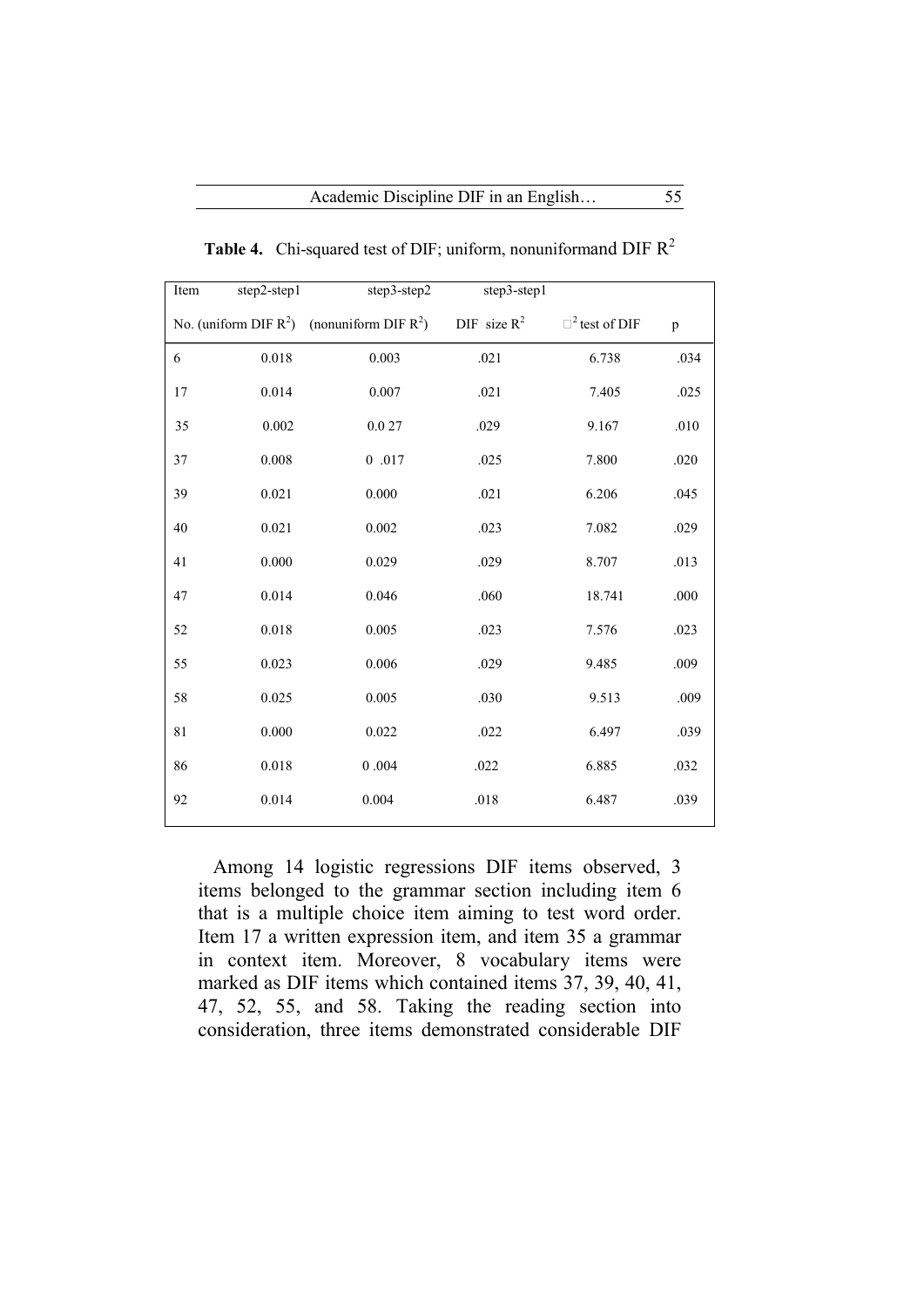values , i.e. items 81 (passage three on history), 86 (passage four on theories in education), and 92 (passage six on painting art). These items are expected to test main ideas of the passages.

 As it was pointed out earlier and emphasized by many researchers, in statistical hypothesis testing the test statistic should be accompanied by some measure of the magnitude of the effect because "the effect size prevents flagging unimportant differences in large samples" (Monahan, McHorney, Stump, and Perkins; 2007, p.104). This is necessary because small sample sizes can hide interesting statistical effects whereas large sample sizes can point to statistically significant findings where the effect is quite small and meaningless. Zumbo and Thomas (1997) indicate that an examination of both the 2-df Chi-square test (of the likelihood ratio statistics) in logistic regression and a measure of effect size is needed to identify DIF.

 As indicated in Table 4, the effect size of all DIF items is smaller than 0.13 and can be considered as type A or negligible effect size based on Zumbo and Thomas' (1997) guidelines. However, if we apply Jodoin and Gierl's (2001) more conservative criteria, item 47, for which the obtained R-squared is 0.06, shows moderate DIF and is identified as type B item. Apart from item 47, the obtained R-squared values of all other items are negligible based on Jodoin and Gierl's criteria. This corroborates the findings of Hidalgo and Lopez-Pina (2004) who contended that when the criteria adopted by Jodoin and Gierl were used, a slightly larger percentage was classified as having moderate DIF. Hence, it can be concluded that the magnitude of DIF is not statistically significant for any of DIF items. In other words, UTPET items do not function differentially across two groups. It means that both humanities and science and engineering groups have an equal chance of excelling on UTEPT.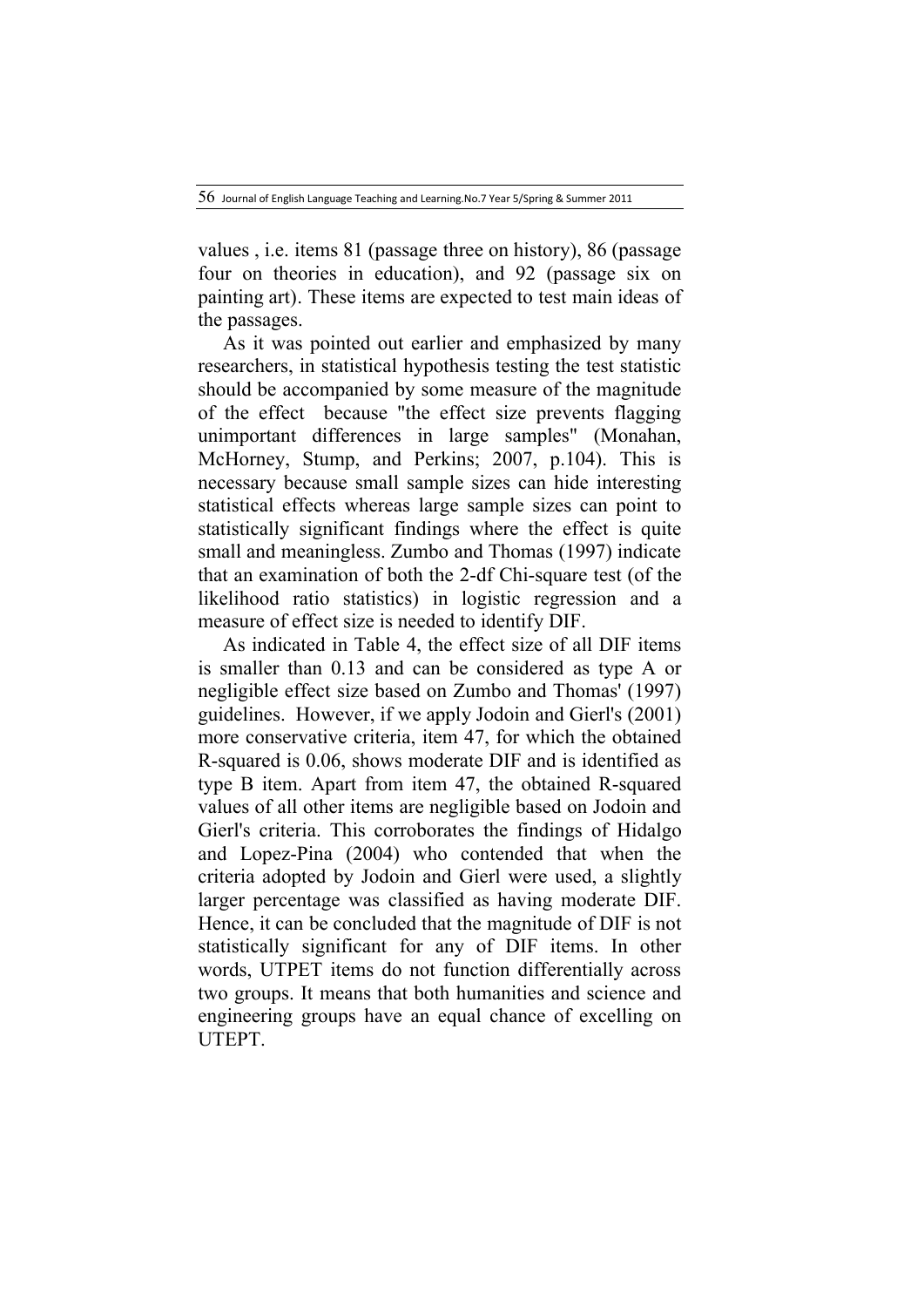With regard to the direction of DIF, it was found that 5 uniform DIF items, i.e., items 6, 17, 40, 58, and 92- favored humanities group while 4 other uniform DIF items, i.e., items 39, 52, 55, and 81- favored science and engineering group. As far as nonuniform DIF is concerned, items 35, 37, 41, and 47 were differentially easier for the science and engineering and only item 81 was easier for humanities.

 Item 47, the only item with moderate DIF size flagged in the study, is a multiple choice vocabulary item where test takers have to choose the best synonym for the word "tangible". The correct response is "concrete". As mentioned in the previous paragraph this item favors science and engineering group. This might be due to the fact that the words "tangible" and "concrete" are more frequently found in scientific texts and examinees in science and engineering group are more likely to come across these words in their textbooks.

### **6.Discussion**

 The results of GMH indicated that out of 100 items, 12 items displayed DIF. Through a single test, GMH statistics permits a simultaneous evaluation of DIF in several groups, being applicable to both dichotomous and polytomous items. However, since there is no test of magnitude, that is DIF effect size, associated with GMHDIF, we cannot confidently assert that UTEPT functions differentially for humanities and science and engineering groups based on our GMH findings. Thus, the results of LR could be more illuminating in this case.

The logistic regression findings revealed that out of a total of 100 items, 14 items exhibited DIF. Since the test of significance alone is not sufficient to flag an item as biased item and it is recommended in the literature to examine the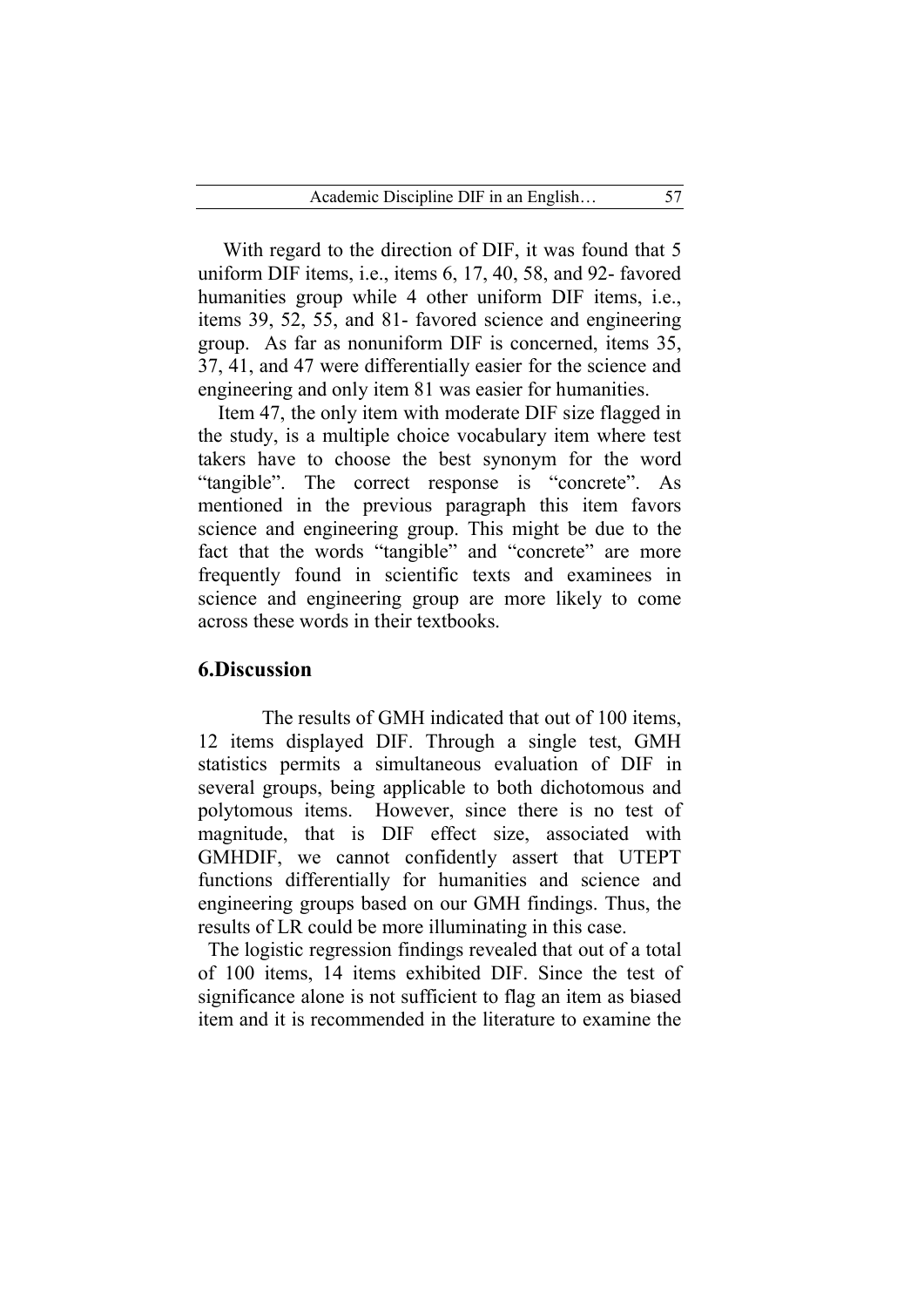results in the context of some measure of effect size (Kirk, 1996), the combination of statistical test with an effect size measure was used to reduce false identification rates.

 In general, the results of logistic regression suggested that the effect size of DIF is negligible for almost all items. This finding is consistent with the findings of Rezaee and Shabani (2010) who found that none of UTEPT DIF items demonstrated a moderate or large DIF effect size. Nevertheless, in this study, item 47, which is a vocabulary item, exhibited moderate size or type B DIF. To determine if the flagged DIF items exhibit uniform or nonuniform DIF, the gained R-squares were studied. According to Zumbo (2001), uniform DIF exists when there is no interaction between ability level and group membership and nonuniform DIF occurs when there is an interaction between ability level and group membership. Therefore, based on the obtained R-squares, it turned out that 9 items exhibited uniform DIF, and 5 items displayed non-uniform DIF. In other words, for 9 items group membership alone accounts for the observed DIF size and for 5 items the interaction between ability level and group membership explains the gained DIF value.

 To determine the direction of DIF, the value of the grouping factor was examined. A negative value signifies that the item favors the reference group, i. e. humanities, and a positive value indicates that the focal group, i. e. science and engineering, group is favored. Out of a total of 14 DIF items, 6 items favored the reference group that is humanities group. On the other hand, 8 items also were in favor of the science and engineering group. It is interesting that, contrary to our expectation, in this study more items were in favor of the focal group rather than the reference group.

 The results of the study suggest that LR and the generalized MH procedures are rather comparable. 5 items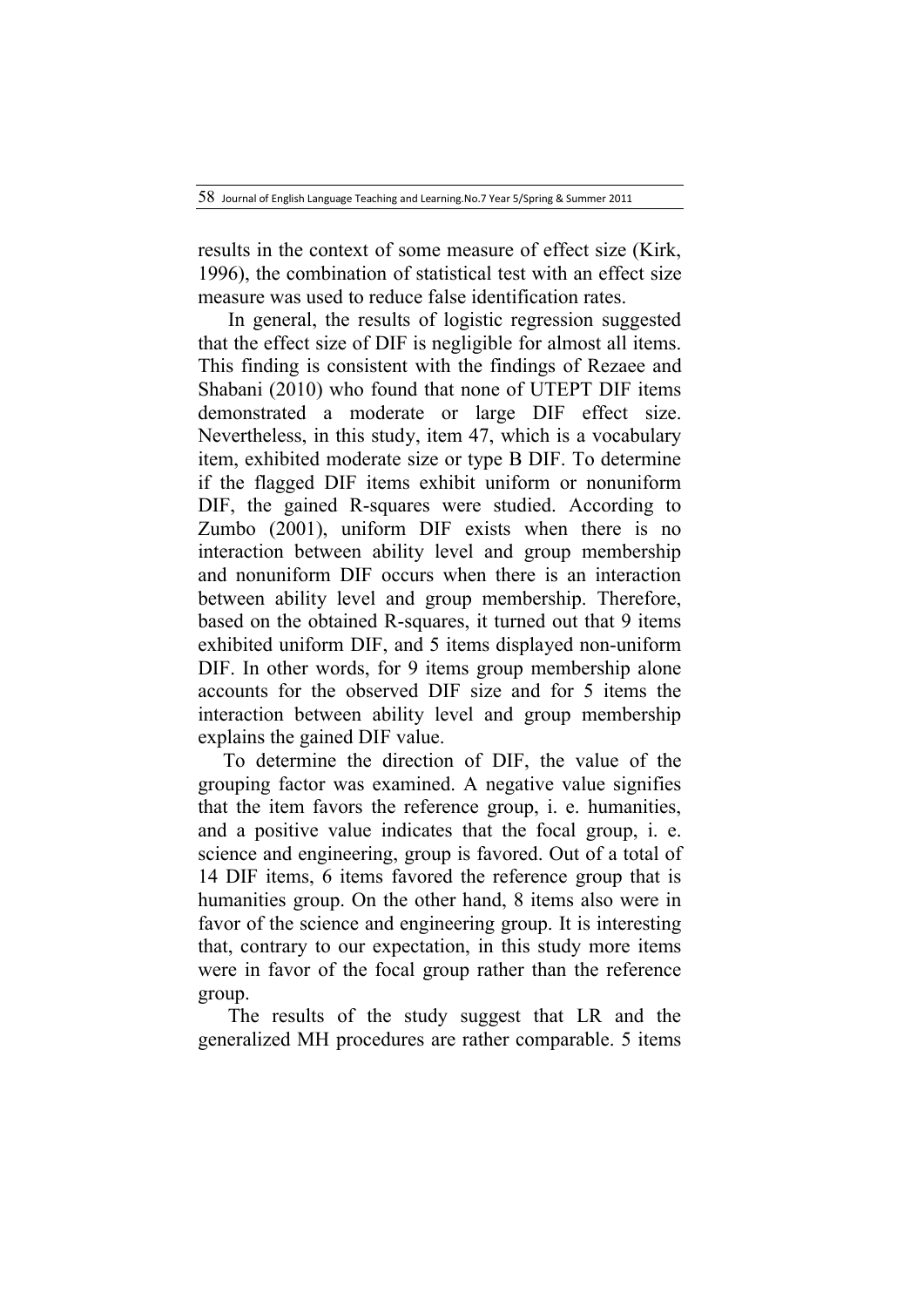were identified as DIF items by both procedures that is items 6, 47, 52, 55, and 58. LR generally detected more DIF items (14 items) than the generalized MH procedure (12 items). This is in line with the findings of Muniz, Hambleton, and Xing (2001) who found that Mantel-Haenszel procedure does not show its strength unless group sizes are large. Only with reference and focal groups of 500 did Mantel-Haenszel outperform the other procedures. With small groups, it often performed worse than other procedures. It also reinforces the findings of Hidalgo and Lopez-Pina (2004) who suggested that LR analysis generally detected more items with DIF than MH procedure.

 By academic discipline, 9 DIF items identified as displaying uniform DIF were easier for humanities while 5 nonuniform DIF items were more discriminating for the examines in the science group. All in all, this finding suggests that there is no systematic relationship between group membership and performance on UTEPT. In other words, UTEPT items do not differentially favor humanities or science and engineering groups and are not discriminating for examinees in either group.

 The relationship between DIF direction and item content also deserves attention. The results indicated that 8 identified DIF items were easier for the science and engineering group and 6 items were easier for humanities group. Considering the content of DIF items, we find out that items favoring the humanities group belonged to all three sections of the test, i.e. structure, vocabulary and reading comprehension. The same story is true about the items that were more discriminating for the science and engineering group. Therefore, no systematic relationship could be discerned between item content and DIF directions in terms of item difficulty.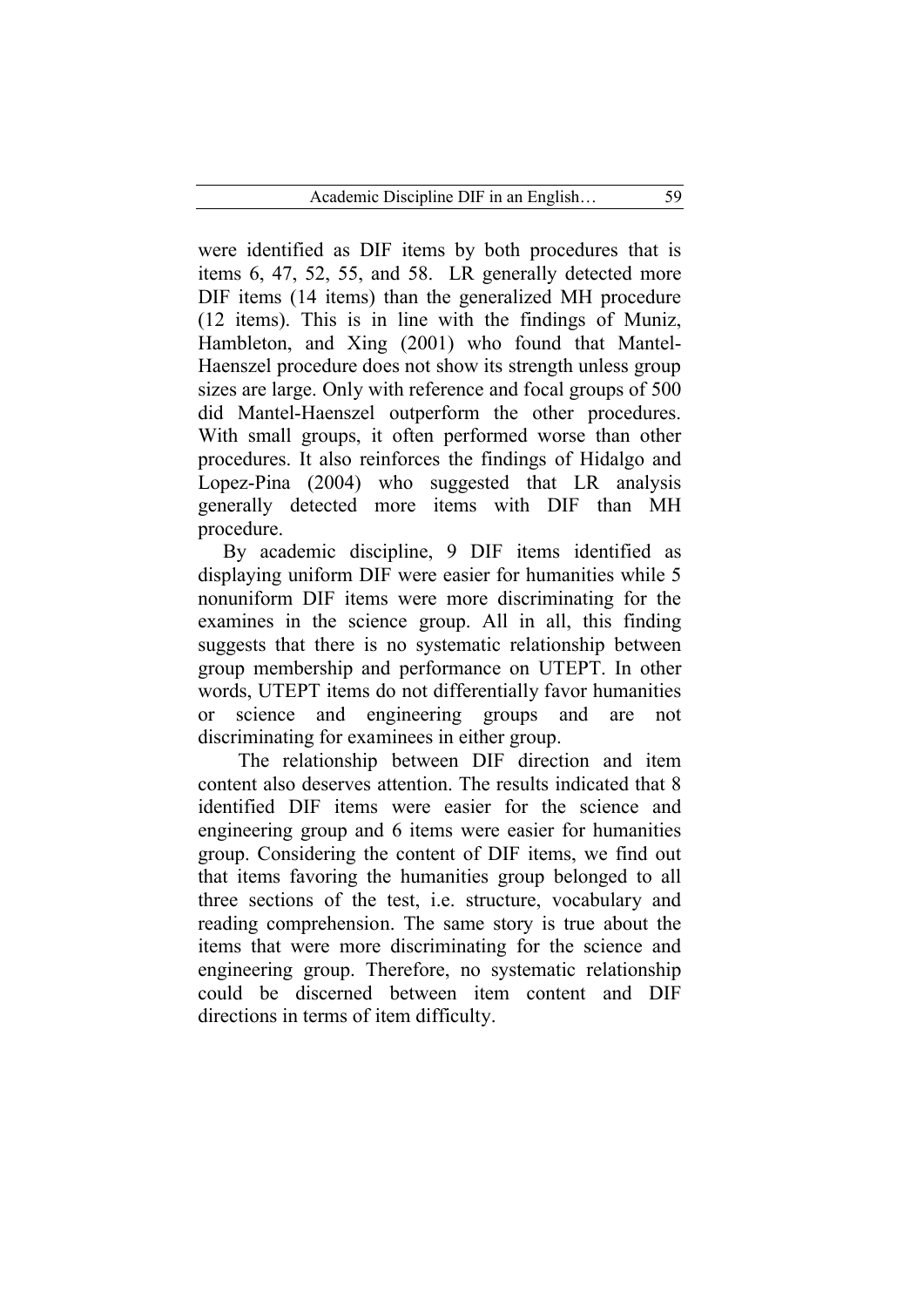### **7.Conclusions and Implications**

 The purpose of the present study was to study UTEPT for DIF. Out of a total of 100 items, 12 items were flagged by generalized Mantel-Haenszel procedure. One of the drawbacks of generalized Mantel-Haenszel method is that it cannot calculate the magnitude of DIF size. Consequently, logistic regression was also employed as a second method for DIF investigation. 14 items were detected as DIF items by logistic regression method. Moreover, further analysis of DIF items revealed that 6 items were differentially easier for humanities, and 8 items were easier for the science and engineering group. Taking DIF effect size into account, however, none of DIF items exhibited sizable DIF magnitude, signaling that the actual DIF effect size was negligible. In other words, UTEPT doesn't function differentially across the two groups. Hence, the developers of UTPET could be confident that the test is not biased and a construct irrelevant factor such as academic group doesn't harm the validity of the test.

 The result of the study revealed that Zumbo-Thomas (1999) and Jodoin and Gierl (2001) tests of effect size are rather compatible. This finding reinforces Gierl and his colleagues' findings who showed that the Zumbo-Thomas effect size measure is correlated with other DIF techniques like the MH and SIBTEST hence lending validity to the method. It also aligns with the findings of Zheng, Gierl, and Cui (2005) study who discovered a high correlation among DIF effect size measures.

 With regard to the content of DIF items, it was revealed that no systematic relationship exists between the direction of DIF and the content and section (vocabulary, grammar, or reading comprehension) of the DIF item.

It should be noted that in the current study the researcher made use of the data obtained from only 400 test takers that could be considered as a potential limitation of the study. It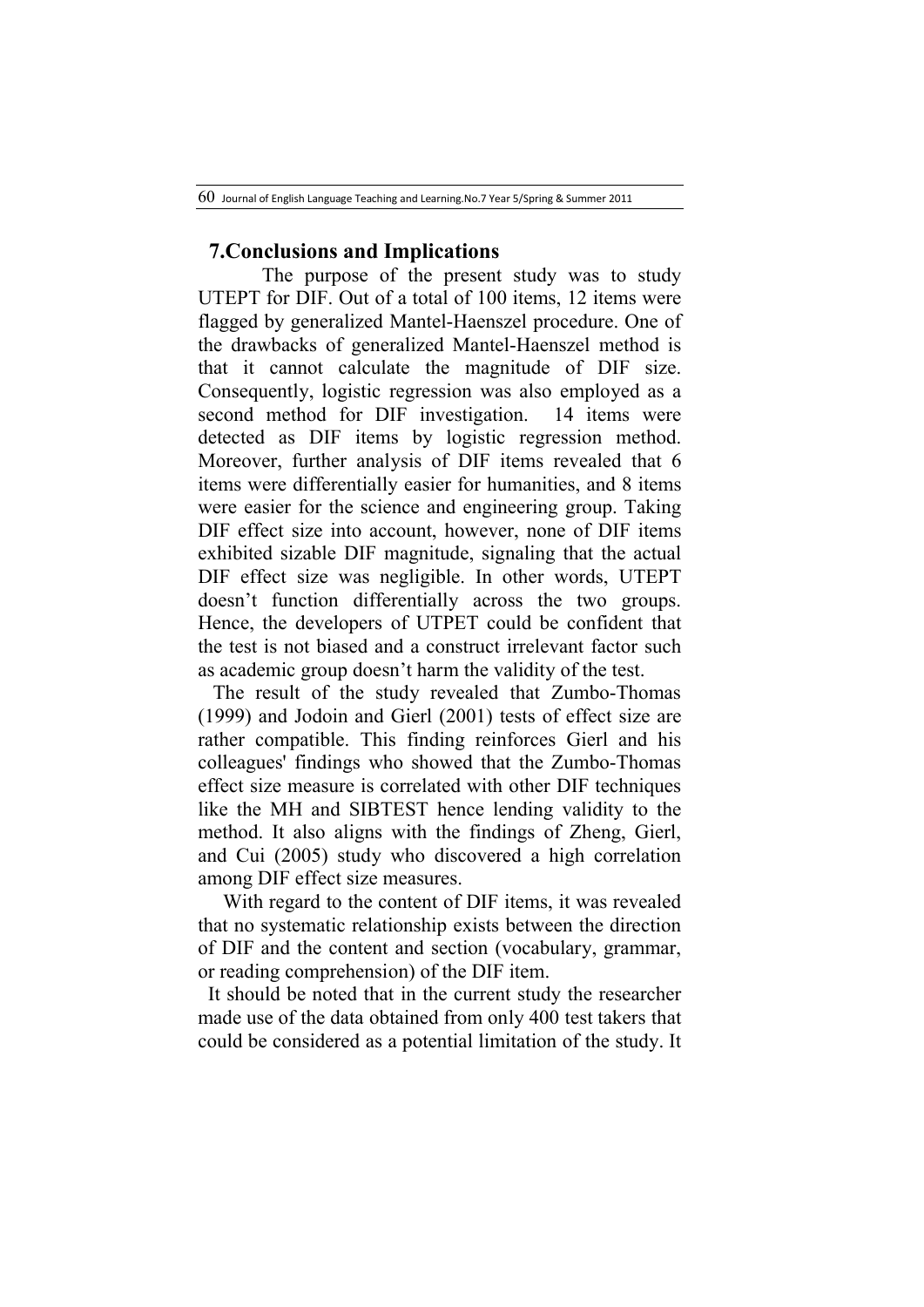might have affected the results of the study since MH procedure doesn't show its strength unless the sample is large. Therefore, future studies could address the issue of academic discipline DIF using a larger data set. Examining UTEPT for DIF using other methods such as IRT and SIBTEST would be an interesting future study because it would provide further information on the source of DIF items. Moreover, a replication of this DIF study with a more comprehensive content analysis of DIF items would shed more light on the underlying sources of DIF in UTEPT items.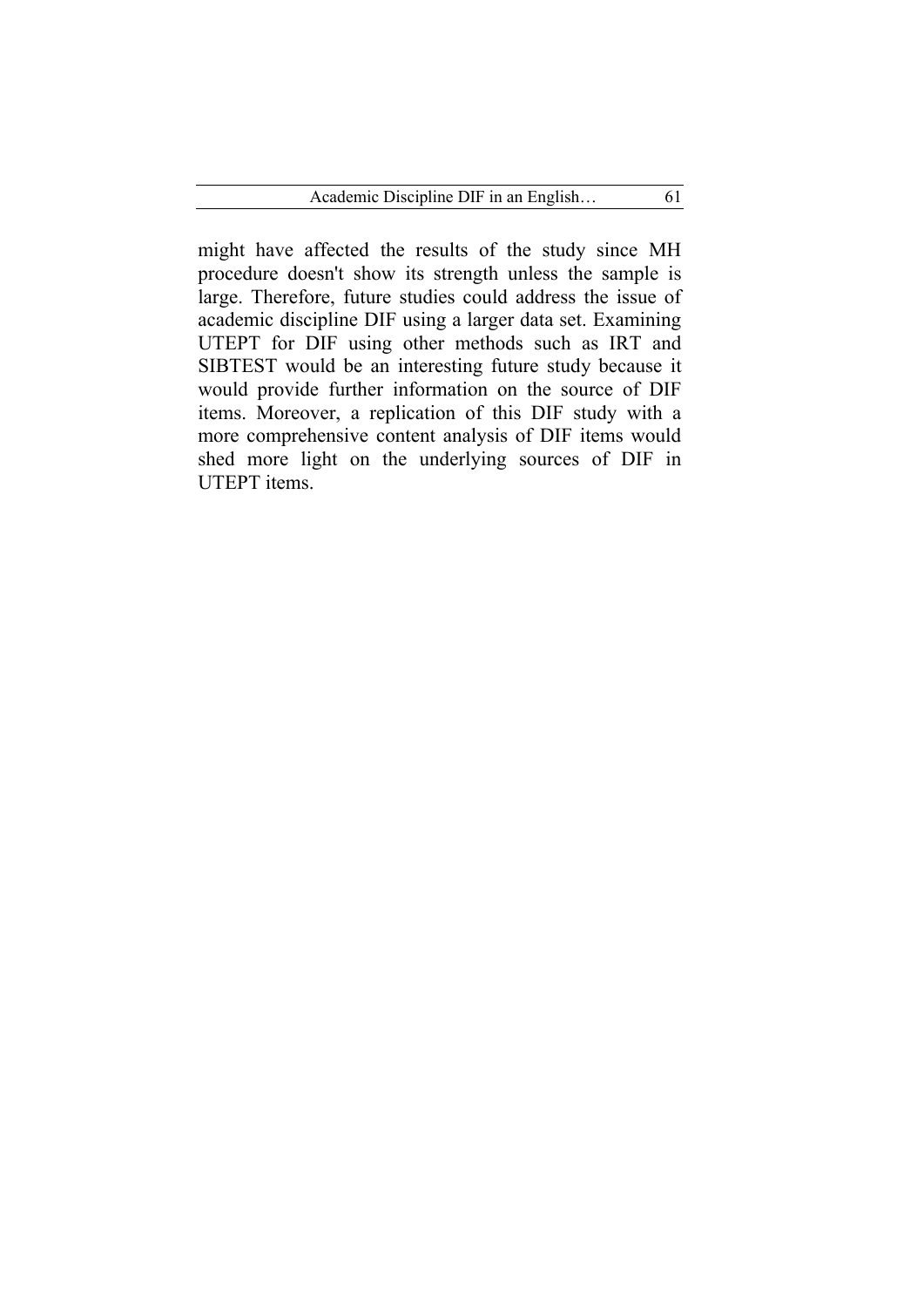## **References**

- -Angoff, W. H. (1993), Perspectives on differential item functioning methodology. In P. W. Holland and H. Wainer (Eds). Differential Item Functioning. New York: Routledge.
- -Fidalgo, A. M. Mellenbergh, G. J. & Muniz, J (2000), Effects of amount of DIF, test length, and purification type on robustness and power of Mantel-Haenszel procedures*. Methods of Psychological Research Online, 5, 3, 43-53.*
- -Fidalgo, A. M. (2010),User's manual for GMHDIF program. University of Oviedo.
- -Fidalgo, A. M. & Scalon, J. D. (2010), Using generalized Mantel-Haenszel statistics to assess DIF among multiple groups. *Journal of Psychological Assessment. 28, 1,60-69.*
- -Hidalgo, M.D, & Lopez-Pina, J.A. (2004), DIF detection and effect size: A comparison between Logistic Regression and Mantel-Haenszel procedures*. Educational and Psychological Measurement, 64, 903-915*.
- -Holland, P. W. & Thayer, D. T. (1988), Differential item functioning detection and the Mantel-Haenszel procedure. In H. Wainer & H. I. Braun (Eds.). *Test Validity* (pp.129- 145) Hillsdale, NJ: Elbaum.
- -Jodoin, M. C. & Gierl, M. J.(2001), Evaluating type I error and power rates using an effect size measure with logistic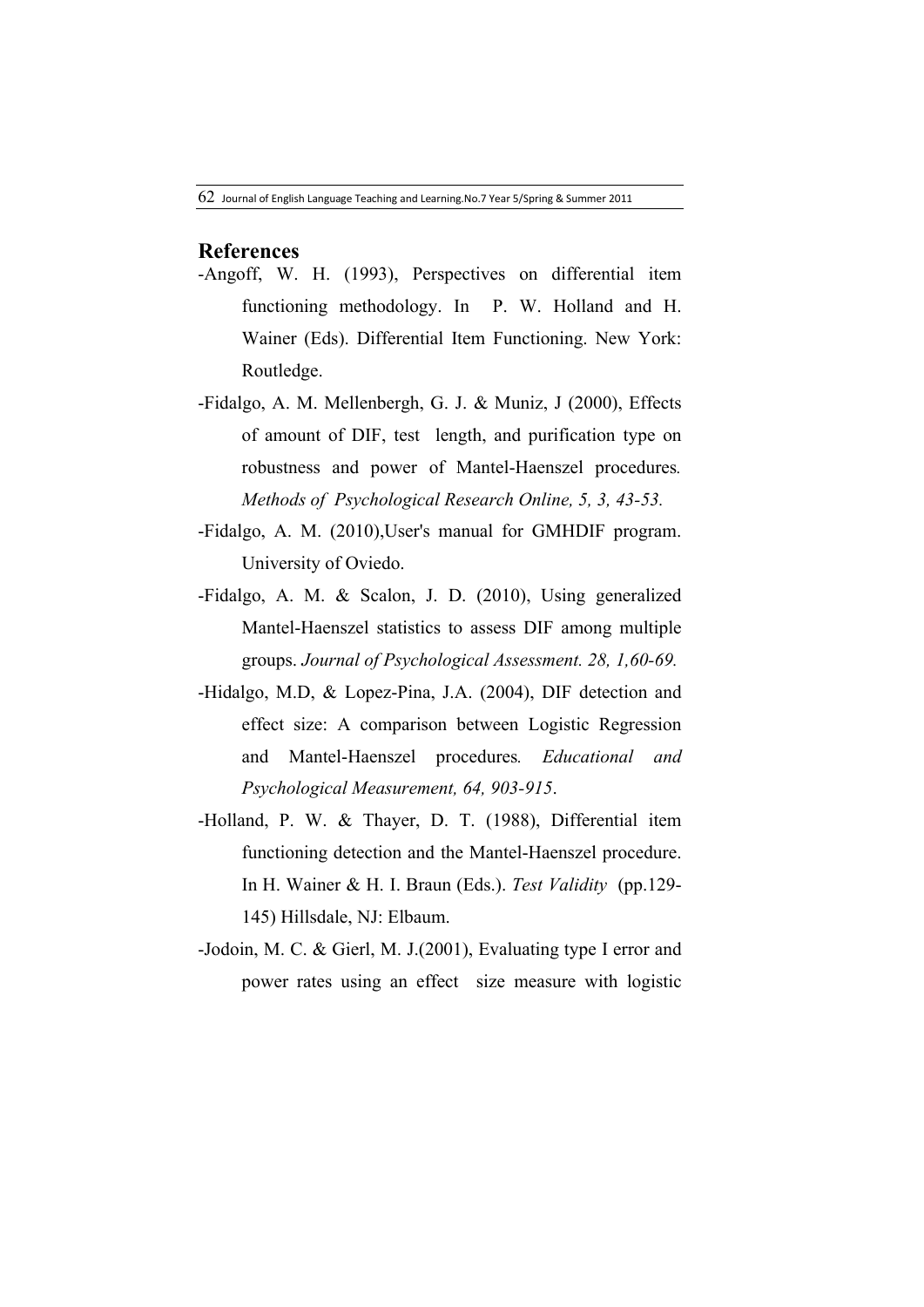regression procedure for DIF detection. *Applied Measurement in Education, 14, 329-349*.

- -Kim, M (2001), Detecting DIF across the different language groups in a speaking test. *Language Testing, 18, 89-114.*
- -Kirk, R. E. (1996), Practical significance: a concept whose time has come. *Educational and Psychological Measurment, 56, 746-59.*
- -Lin, J. & Wu, F. (2003), Differential performance by gender in foreign language testing. Poster for the 2003 annual meeting of NCME in Chicago.
- -Longford, N. T., Holland, P. W. & Thayer, D. T (1993), Stability of MH D-DIF statistics across populations. In P. W. Holland and H. Wainer (Eds). *Differential Item Functioning*. New York: Routledge.
- -Mantel, N. & Haenszel, W. (1959), Statistical aspects of the analysis of data from retrospective studies of diseases. *Journal of the National Cancer Institute, 22 719-748.*
- -Muniz, J. Hambleton, R. K. & Xing, D. (2001), Small sample studies to detect flaw in item translations. *International Journal of Testing, 1, 115-135.*
- -Pae, T.E (2004), DIF for examinee with different academic backgrounds*. Language testing. 21, 53-73.*
- -Rezaee, A. & Shabani, E. (2010), Gender differential item functioning analysis of the University of Tehran English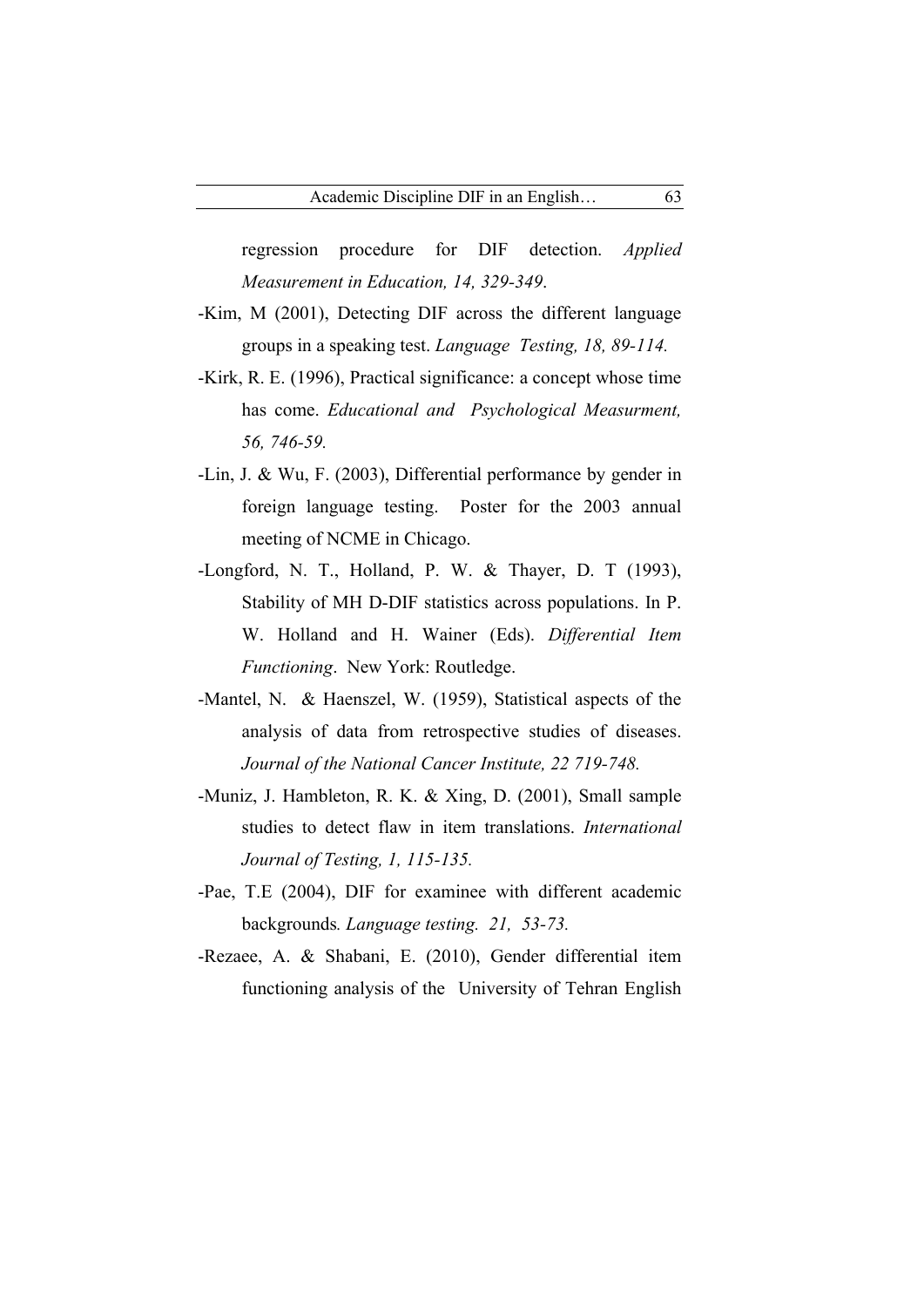Proficiency Test*. Pazhuhesh-e Zabanha-ye Khareji,56, 89-108.*

- -Rogers, H. J. & Swaminathan, H. (1993), A comparison of logistic regression and Mantel-Haenszel procedures for detecting differential item functioning*. Applied Psychological Measurement, 17, 105-116.*
- -Roussos, L. A. & Stout, W. F. (1996), Simulation studies of the effects of small sample size and studied item parameters on SIBTEST and Mantel-Haenszel type I error performance. *Journal of Educational Measurement, 33, 215-230.*
- -Ryan, K. & Bachman, L.F. (1992), differential item functioning on two tests of EFL proficiency*. Language Testing, 9, 1 12-29*.
- -SPSS Incorporated (2009).SPSS 18. Chicago, IL: SPSS, INC.
- -Swaminathan, H. & Rogers, H.J.( 1990), Detecting differential item functioning using logistic regression procedures. *Journal of Educational Measurement, 27, 361-370.*
- -Wiberg, M (2007), Measuring and detecting differential item functioning in criterion-referenced licensing test: A theoretic comparison of methods. UMEA University.
- -Zheng, Y. Gierl, M. J. & Cui, Y. (2005), Using real data to compare DIF detection and effect size measures amon Mantel-Haenszel, SIBTEST, and Logistic Regression